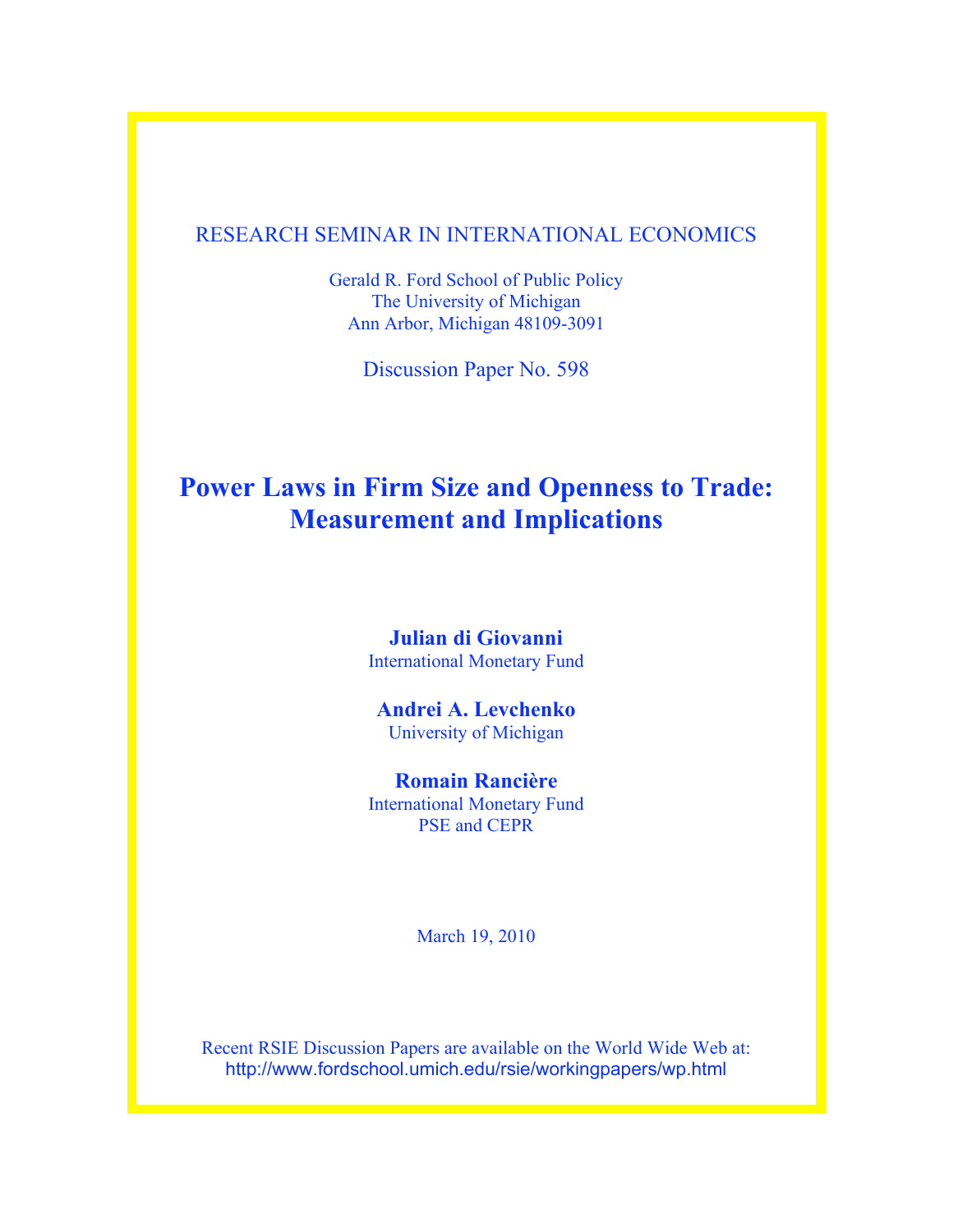# Power Laws in Firm Size and Openness to Trade: Measurement and Implications<sup>∗</sup>

Julian di Giovanni International Monetary Fund

Andrei A. Levchenko University of Michigan

Romain Rancière International Monetary Fund PSE and CEPR

March 19, 2010

#### Abstract

Existing estimates of power laws in firm size typically ignore the impact of international trade. Using a simple theoretical framework, we show that international trade systematically affects the distribution of firm size: the power law exponent among exporting firms should be strictly lower in absolute value than the power law exponent among non-exporting firms. We use a dataset of French firms to demonstrate that this prediction is strongly supported by the data. While estimates of power law exponents have been used to pin down parameters in theoretical and quantitative models, our analysis implies that the existing estimates are systematically lower than the true values. We propose two simple ways of estimating power law parameters that take explicit account of exporting behavior.

JEL Classifications: F12, F15

Keywords: Firm Size Distribution, International Trade, Power Laws

<sup>∗</sup>We are grateful to Xavier Gabaix for detailed suggestions, and Michael Aubourg for superb research assistance. This paper was completed while Romain Rancière was visiting INSEE whose hospitality – and in particular the help of Pauline Givord – is gratefully acknowleged. Romain Rancière thanks CEPREMAP for financial support. The views expressed in this paper are those of the authors and should not be attributed to the International Monetary Fund, its Executive Board, or its management. Correspondence: International Monetary Fund, 700 19th Street NW, Washington, DC, 20431, USA. E-mail (URL): JdiGiovanni@imf.org (http://julian.digiovanni.ca), alev@umich.edu (http://alevchenko.com), rranciere@imf.org (http://romainranciere.com).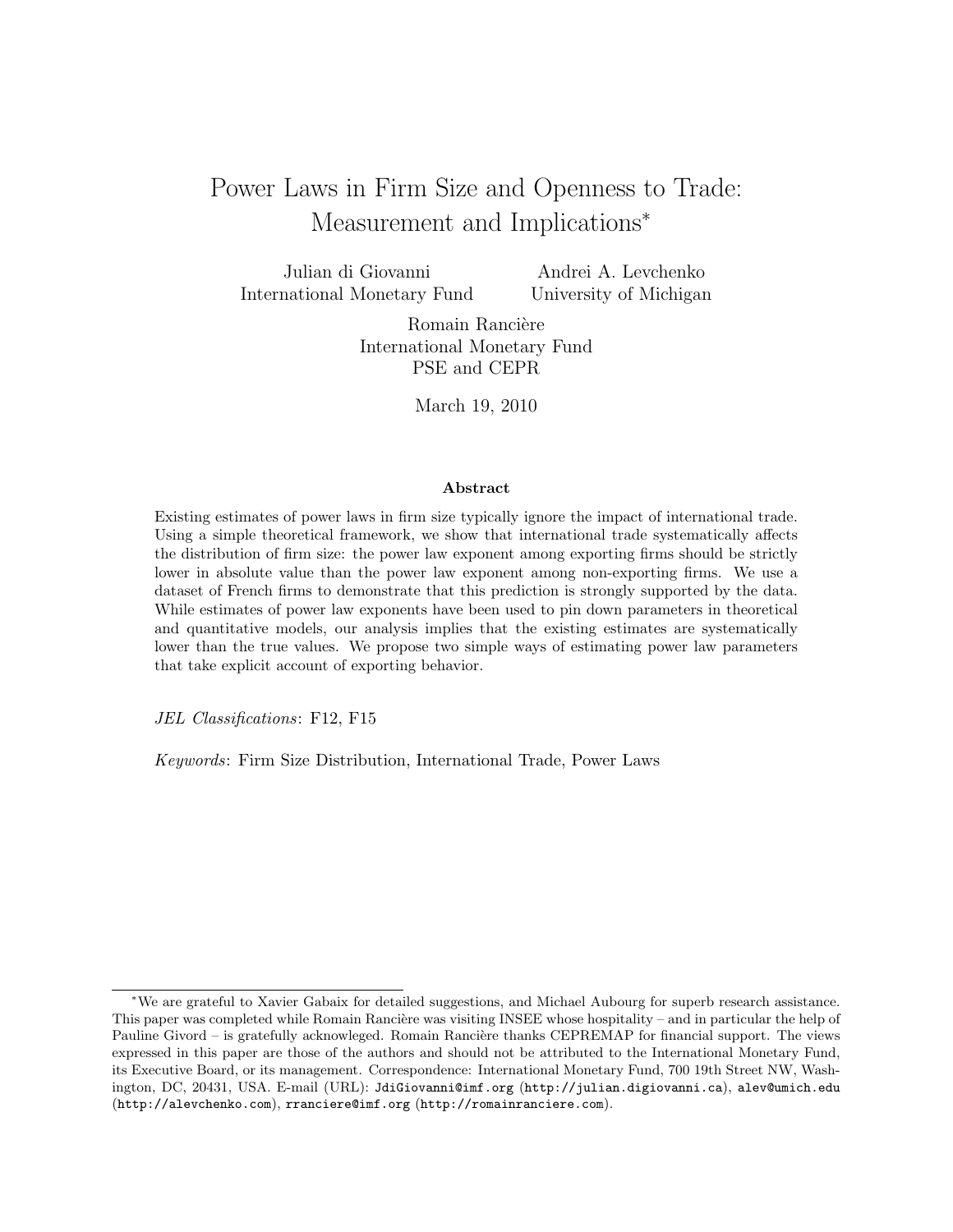## 1 Introduction

Many relationships in economics appear to be governed by power laws. A distributional power law is a relationship of the type:  $Pr(X > x) = Cx^{-\zeta}$  where  $Pr(X > x)$  is the probability that a random variable X is greater than x, and C and  $\zeta$  are constants. Power laws arise in a variety of contexts, such as the distribution city size (Zipf 1949), income (Champernowne 1953), firm size (Axtell 2001), and sectoral trade flows (Hinloopen and van Marrewijk 2006, Easterly, Reshef and Schwenkenberg 2009).<sup>1</sup>

The literature has emphasized the importance of the precise value of the power law exponent,  $\zeta$ . For instance, for the distribution of firm size, Axtell (2001) reports a range of estimates between 0.996 and 1.059, very precisely estimated with standard errors between 0.054 and 0.064.<sup>2</sup> The literature has sought to both explain why  $\zeta$  is close to 1 – a phenomenon known as Zipf's Law – and to explore its implications in a variety of contexts. It has been argued that Zipf's Law will arise when the variable of interest – be it city, or firm size – follows a geometric Brownian motion (Gabaix 1999, Luttmer 2007, Rossi-Hansberg and Wright 2007). At the same time, the precise magnitude of the power law exponent has been shown to matter for such different phenomena as macroeconomic fluctuations (Gabaix 2009b, di Giovanni and Levchenko 2009a), regulation of entry (di Giovanni and Levchenko 2009b), and executive compensation (Gabaix and Landier 2007).

This paper revisits the power law in the distribution of firm size in the context of international trade. We first set up a simple version of the Melitz (2003) model of production and trade, adopting the common assumption that the distribution of firm productivities is Pareto. This model is naturally suited to studying the firm size distribution because of its emphasis on heterogeneous firms. The Melitz-Pareto framework delivers a power law in firm size. However, it also predicts that in the presence of international trade, the power law exponent in the distribution of firm size is not constant. Because larger firms are more likely to export, and the more productive the firm, the more markets it serves, we would expect the estimated power law exponent to be lower in absolute value among exporting firms compared to the non-exporting ones. In other words, in the presence of international trade, power law estimates that do not take into account international trade could be misleading regarding the deep parameters of the economy.<sup>3</sup>

We evaluate these predictions of the Melitz-Pareto model using the data on production and exports for a large sample of French firms. In the full sample that includes all firms, the power law in firm size is strikingly similar to what Axtell (2001) found for the census of U.S. firms. The estimated power law exponent and the fit of the relationship are both nearly identical. However, when we

<sup>&</sup>lt;sup>1</sup>See Gabaix (2009a) for a recent survey.

<sup>&</sup>lt;sup>2</sup>The fit of this relationship is typically very close. The  $R^2$ 's reported by Axtell (2001) are in excess of 0.99.

<sup>&</sup>lt;sup>3</sup>This paper focuses on power law estimation because power laws appear to be the best description of observed firm size distributions (Luttmer 2007). However, the qualitative mechanisms we highlight apply to any other underlying distribution of firm size.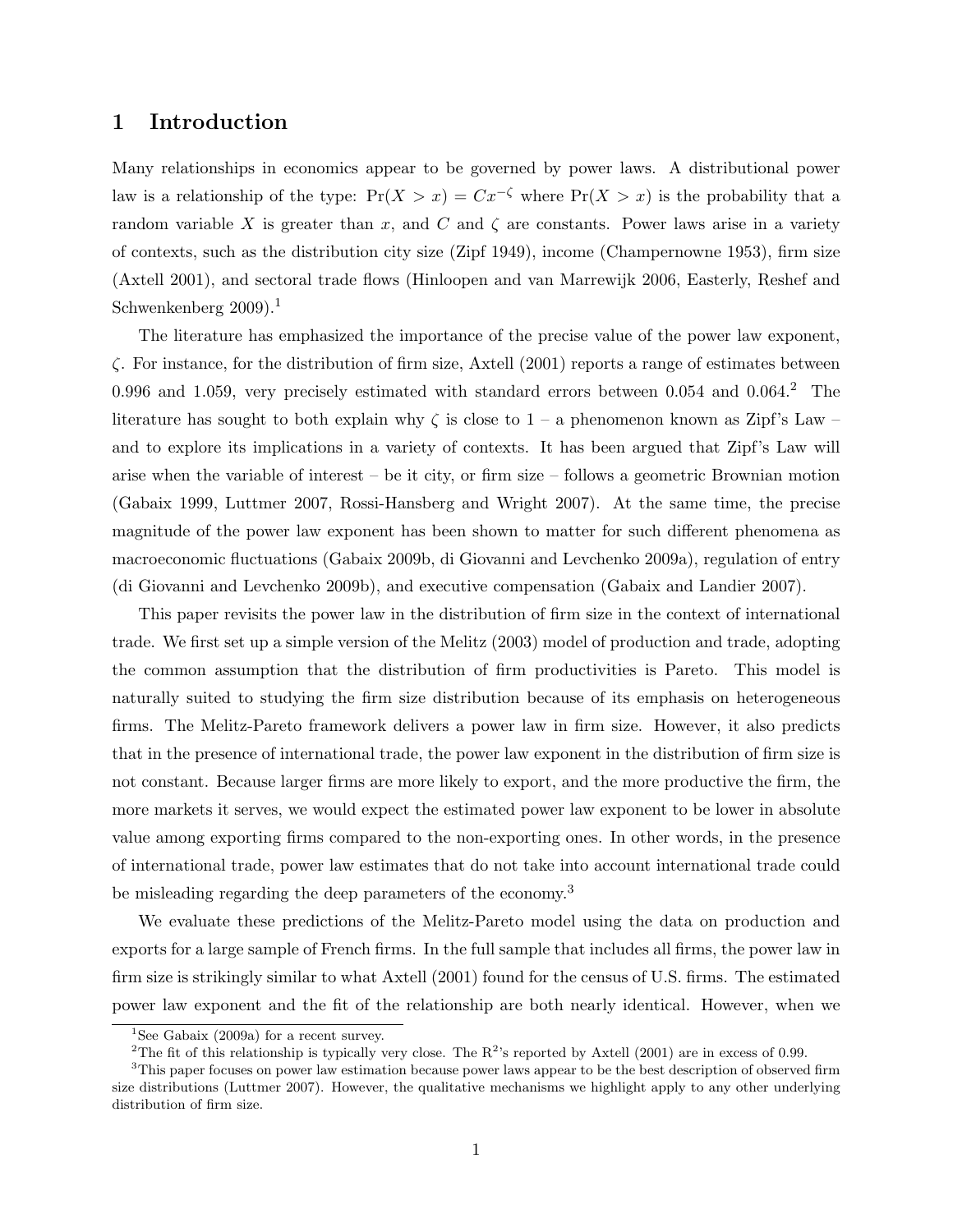separate the firms into exporting and non-exporting ones, it turns out that in the exporting sample, the power law coefficient is consistently lower, while in the non-exporting sample, consistently higher than in the full sample of firms. This difference is present across all estimators, and highly statistically significant.

We then provide several pieces of supporting evidence that international trade changes the distribution of firms size in ways predicted by theory. First, we show that the power law exponent for exporting firms converges to the power law exponent for domestic firms as we restrict the sample to larger and larger exporters. And second, the power law coefficients exhibit the same pattern at the disaggregated industry level as well. Furthermore, at sector level the differences between power law coefficients are larger in sectors that are more open to trade, a striking regularity that is consistent with the theoretical intuition developed in the paper. All of these pieces of evidence lend empirical support to the main idea of the paper: international trade systematically changes the distribution of firm size, and inference that does not take that into account will likely lead to biased estimates.

One of the reasons empirical power law estimates are important is that they can be used to pin down crucial parameters in calibrated heterogeneous firms models (see, among many others, Helpman, Melitz and Yeaple 2004, Chaney 2008, Buera and Shin 2008, di Giovanni and Levchenko 2009a). At the same time, quantitative results often depend very sharply on the precise parameter values that govern the distribution of firm size. Di Giovanni and Levchenko (2009b) show that welfare gains from reductions in fixed costs are an order of magnitude lower, and gains from reductions in variable costs an order of magnitude higher in a model calibrated to Zipf's Law compared to the counterfactual case in which  $\zeta = 2$  instead. We return to the Melitz-Pareto model, and propose two alternative ways of estimating the power law parameters that are internally consistent with the canonical heterogeneous firms model of trade. The first is to use a sample of only non-exporting firms. The second is to use only domestic sales to estimate the power law parameter.

We are not the first to provide parameter estimates for the firm size distribution that explicitly account for international trade. Eaton, Kortum and Kramarz (2008) set up a multi-country heterogeneous firms model and estimate a set of model parameters with Simulated Method of Moments using the data on French firms.<sup>4</sup> The advantage of our approach is simplicity. The alternative estimation strategies proposed here are very easy to implement and do not require any additional modeling or estimation techniques. All they rely on is an appropriate modification of the sample or variables used in estimation. Our approach thus substantially lowers the barriers to obtaining reliable power law estimates, and can be applied easily in many contexts.

The rest of the paper is organized as follows. Section 2 presents the theoretical framework.

<sup>4</sup>See Arkolakis (2008, 2009) for related theoretical treatments.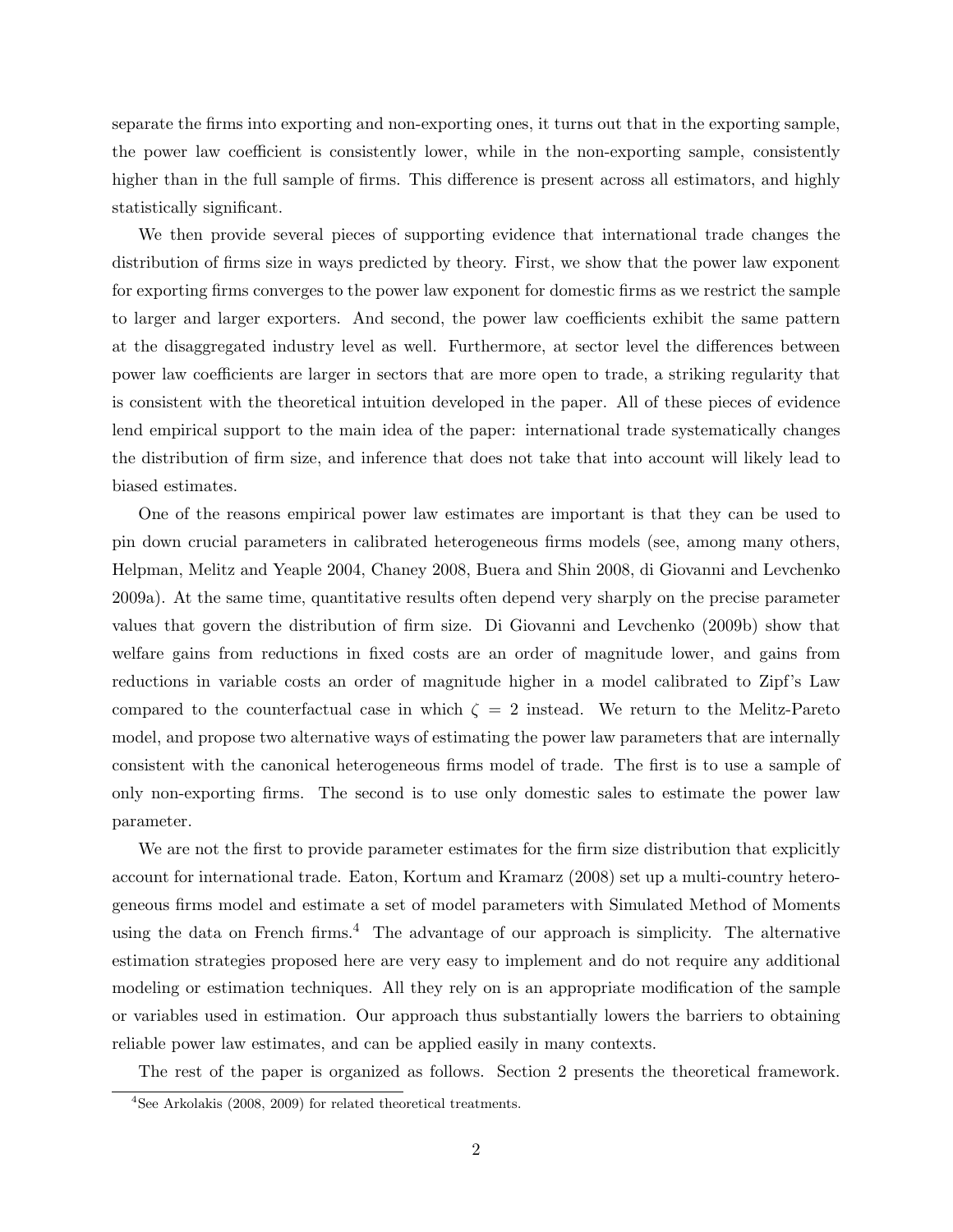Section 3 describes the dataset used in the analysis and the methodology for estimating power laws. Section 4 describes the results. Section 5 concludes.

#### 2 Theoretical Framework

Consider a model in the spirit of Melitz  $(2003)$ . Consumers in market n maximize

$$
\max \left[ \int_{J_n} c_{ni}^{\frac{\varepsilon - 1}{\varepsilon}} di \right]^{\frac{\varepsilon}{\varepsilon - 1}}
$$
  
s.t.  

$$
\int_{J_n} p_{ni} c_{ni} di = Y_n,
$$

where  $c_{ni}$  is consumption of good i in country n,  $p_{ni}$  is the price of this good,  $Y_n$  is total expenditure in the economy, and  $J_n$  is the mass of varieties consumed in country n, coming from all countries. It is well-known that demand for variety  $i$  in country  $n$  is equal to

$$
c_{ni} = \frac{Y_n}{P_n^{1-\varepsilon}} p_{ni}^{-\varepsilon},\tag{1}
$$

where  $P_n$  is the ideal price index in this economy,  $P_n = \left[\int_{J_n} p_{ni}^{1-\varepsilon} di \right]^{\frac{1}{1-\varepsilon}}$ .

Each country has a mass  $I_n$  of potential (but not actual) entrepreneurs. For what we wish to illustrate, it does not matter whether  $I_n$  solves a free entry condition as in Melitz (2003) and Helpman et al. (2004), or  $I_n$  is simply a fixed endowment as in Eaton and Kortum (2005) and Chaney (2008). Each potential entrepreneur can produce a unique CES variety, and thus has some market power. There are both fixed and variable costs of production and trade. At the beginning of the period, each potential entrant  $i \in [0, \bar{I}_n]$  in each market n learns its type, which is the marginal cost  $a_i$ . On the basis of this cost, each entrepreneur in country n decides whether or not to pay the fixed cost of production f, and which, if any, export markets to serve. Let  $\omega_n$  be the price of the input bundle in country  $n$ . Technology is linear in the input bundle: a firm with marginal cost  $a_i$  must use  $a_i$  units of the input bundle to produce one unit of its final output. As an example, if there is only one factor of production, labor, then the cost of the input bundle is simply the wage  $\omega_n = w_n$ . Alternatively, in an economy with both labor and capital and a Cobb-Douglas production function, the cost of the input bundle is (up to a constant)  $\omega_n = w_n^{\alpha} r_n^{1-\alpha}$ , where  $r_n$  is the return to capital in country  $n$ .

Firm i from country n selling to its domestic market faces a demand curve given by  $(1)$ , and has a marginal cost  $\omega_n a_i$  of serving this market. As is well known, the profit maximizing price is a constant markup over marginal cost,  $p_{ni} = \frac{\varepsilon}{\varepsilon - 1} \omega_n a_i$ , and the quantity supplied is equal to  $Y_n$  $\overline{P_n^{1-\varepsilon}}$  $\left(\frac{\varepsilon}{\varepsilon-1}\omega_n a_i\right)^{-\varepsilon}$ . Domestic sales  $D_i$  are given by:

$$
D_i = \frac{Y_n}{P_n^{1-\varepsilon}} \left( \frac{\varepsilon}{\varepsilon - 1} \omega_n a_i \right)^{1-\varepsilon} = M_n \times B_i,
$$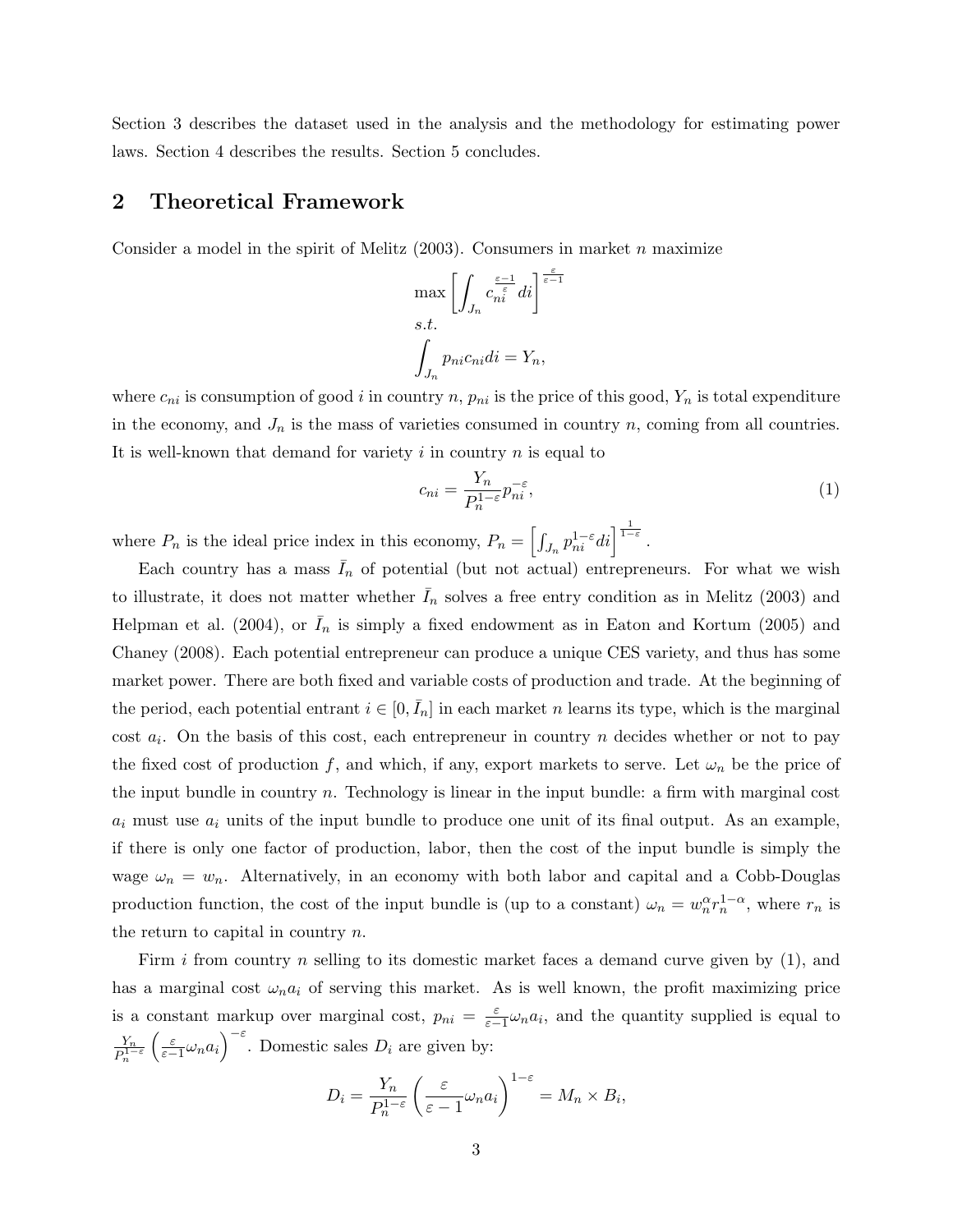where  $M_n \equiv \frac{Y_n}{D^{1-n}}$  $\overline{P_n^{1-\varepsilon}}$  $\left(\frac{\varepsilon}{\varepsilon-1}\omega_n\right)^{1-\varepsilon}$  is a measure of the size of domestic demand, which is the same for all firms, and  $B_i \equiv a_i^{1-\epsilon}$  is the firm-specific (but not market-specific) productivity-cum-sales term. Conveniently, the total variable profits are a constant multiple of  $D_i$ :

$$
\pi_D^V(a_i) = \frac{D_i}{\varepsilon}.
$$

The firm sells domestically only if its variable profits cover the fixed costs of setting up production:  $D_i/\varepsilon \ge f$ . This defines the minimum size of the firm observed in this economy,  $D = \varepsilon f$ , as well as the cutoff marginal cost above which the firm does not operate:

$$
a_{nn} = \left(\frac{M_n}{\varepsilon f}\right)^{\frac{1}{\varepsilon - 1}}.
$$

To start exporting from country n to country m, firm i must pay the fixed cost  $\kappa_{mni}$  that varies by firm, and an iceberg per-unit cost of  $\tau_{mn} > 1.5$  We normalize the iceberg cost of domestic sales to one. It is easy to verify that export sales by firm i can be expressed as  $M_m^* B_i$ , where  $M_m^* = \frac{Y_m}{P_1^{1-}}$  $\overline{P_m^{1-\varepsilon}}$  $\left(\frac{\varepsilon}{\varepsilon-1}\tau_{mn}\omega_n\right)^{1-\varepsilon}$  is m's market size from the perspective of the firm that exports there from n, and  $B_i$  is defined above. As before, variable profits from exporting are equal to  $M_m^* B_i/\varepsilon$ , and firm i exports only if

$$
\frac{M_m^* B_i}{\varepsilon} \ge \kappa_{mni}.\tag{2}
$$

The fixed cost of exporting to a foreign market is stochastic and varies from firm to firm, as in Eaton et al. (2008). Thus, there will not be a single "exporting cutoff," above which all firms export, and below which none do. Instead, our formulation delivers both exporting and non-exporting firms with the same exact productivity, or equivalently, domestic sales.

The production structure of the economy is pinned down by the number of firms from each country that enter each market. Using this information, one can express  $P_n$  in terms of  $Y_n$  and  $\omega_n$ , for all countries. The model can be closed by solving for the  $Y_n$ 's and  $\omega_n$ 's. To do this, we must impose balanced trade and factor market clearing for each country, as well as a free entry condition if we assume that  $I_n$  is endogenous. We do not pursue the full solution to this model here, since it is not necessary to derive our main predictions (for an example, see di Giovanni and Levchenko 2009b). Instead, we describe the analytical power law relationship in the distribution of firm size.

#### 2.1 Power Law in Firm Size, With and Without International Trade

In this section, we first demonstrate the power law in an autarkic economy, and then discuss how the distribution of firm size is affected by international trade. Firm sales,  $S_i$ , in the economy follow

<sup>&</sup>lt;sup>5</sup>That is, the firm in country n must ship  $\tau_{mn} > 1$  units to country m in order for one unit of the good to arrive there.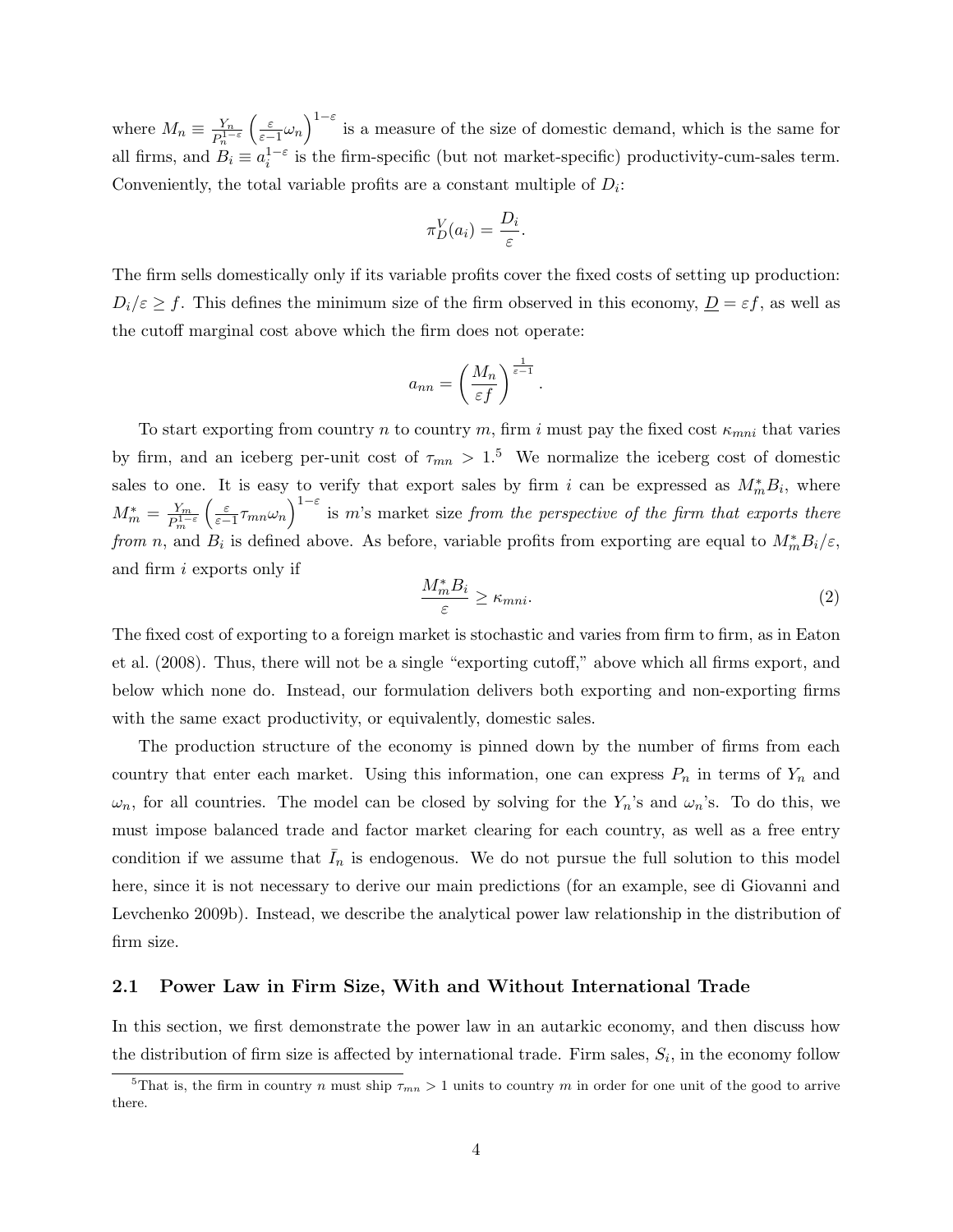a power law if their distribution is described by:

$$
\Pr(S_i > s) = Cs^{-\zeta}.\tag{3}
$$

We postulate that  $B_i$  follows a Pareto distribution with exponent  $\zeta$ . Under some conditions (e.g., Gabaix 1999, Luttmer 2007),  $B_i$  comes from a random growth model, which yields a value of  $\zeta$  close to 1. It turns out that in our model this is equivalent to assuming that firm productivity is Pareto, but with a different exponent. To see this, suppose that firm productivity,  $1/a \sim \text{Pareto}(b, \theta)$ , and thus its cdf is given by:  $Pr(1/a < y) = 1 - \left(\frac{b}{a}\right)$  $(\frac{b}{y})^{\theta}$ . In the autarkic economy, where  $S_i = D_i$ , the power law follows:

$$
\Pr(S_i > s) = \Pr(M_n B_i > s) = \Pr\left(a_i^{1-\varepsilon} > \frac{s}{M_n}\right) = \Pr\left(\left(\frac{1}{a}\right)^{\varepsilon-1} > \frac{s}{M_n}\right) = \Pr\left(\frac{1}{a} > \left(\frac{s}{M_n}\right)^{\frac{1}{\varepsilon-1}}\right) = \left(b^{\varepsilon-1} M_n\right)^{\frac{\theta}{\varepsilon-1}} s^{-\frac{\theta}{\varepsilon-1}},\tag{4}
$$

satisfying (3) for  $C = (b^{\varepsilon-1}M_n)^{\frac{\theta}{\varepsilon-1}}$  and  $\zeta = \frac{\theta}{\varepsilon-1}$ . The model-implied distribution of sales is depicted in Figure 1. In addition, this calculation shows that  $S_i \sim \text{Pareto}(b^{\varepsilon-1}M_n, \frac{\theta}{\varepsilon-1})$ .

This relationship – the power law exponent constant and equal to  $\frac{\theta}{\varepsilon-1}$  – holds true in autarky, and also among non-exporting firms in the trade equilibrium. But how does exporting behavior change the firm size distribution? We describe two mechanisms by which exporting tilts the power law relationship systematically to make it flatter (more right-skewed). The first relies on entry into progressively more foreign markets. The second, on stochastic export market entry costs that vary by firm. In the second case, it is possible to obtain a number of analytical results about the distribution of firm sales, and show that it is systematically affected by exporting behavior.

Consider first the case of multiple export markets. For simplicity, let  $\kappa_{mni} = \kappa_{mn} \ \forall i$ . In the presence of firm heterogeneity and fixed costs of entering export markets, there is a hierarchy of firms in their export market participation. For each potential export market  $m$ , equation (2) defines a partition of firms according to how many markets the firm serves. From this expression it is clear that a firm will first serve a market that is closer (low  $\tau_{mn}$  and  $\kappa_{mn}$ ), has larger size (high  $Y_m$ ), and lower competition (high  $P_m$ ). We can order potential export destinations according to how productive a firm needs to be in order to export there. This is illustrated in Figure 2, which orders firms according to marginal cost, with more productive firms closer to the origin. Since each firm in the home country faces the same aggregate conditions and trade costs in each trading partner, if a firm exports to any market, it also exports to all markets served by the less productive firms.

What this implies for the distribution of firm sales is illustrated in Figure 1. For all the firms that only sell to the domestic market, the power law is still a straight line with the same slope as what we derived for autarky,  $\frac{\theta}{\varepsilon-1}$ . However, participation in export markets results in a series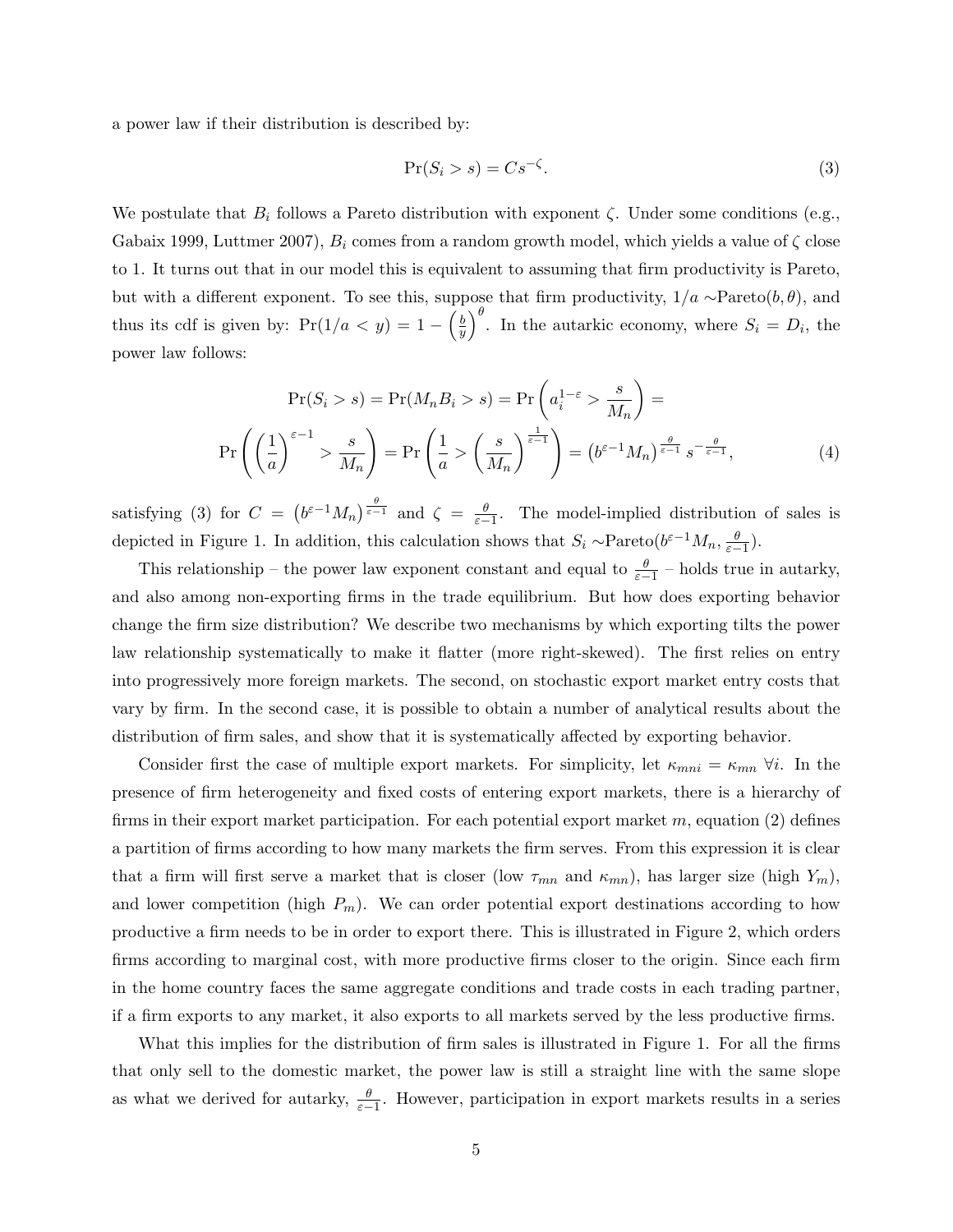of parallel shifts in this cumulative distribution function, one for each additional export market that firms might enter. Because the more productive a firm is, the more markets it sells to, the distribution of firm size becomes more fat-tailed.

The second mechanism that tilts the power law in firm size is the stochastic fixed costs of exporting that vary across firms. To obtain a number of analytical results, we assume that there is only one export market m. Clearly, this should be thought of as a composite of the potential for global sales of the company. This framework would thus apply particularly well if there is a considerable fixed cost common to entering any and all foreign markets, but once a firm exports to one country, it finds it much easier to export to others.<sup>6</sup> The notation will be simplified considerably if we define  $\phi$  to be the ratio of the foreign market size relative to the domestic one:

$$
\phi \equiv \frac{M_m^*}{M_n} = \tau_{mn}^{1-\varepsilon} \frac{Y_m}{Y_n} \left(\frac{P_n}{P_m}\right)^{1-\varepsilon}
$$

In that case, the exporting decision condition (2) can be written as a function of domestic sales:

$$
\frac{\phi D_i}{\varepsilon} \ge \kappa_i,
$$

where to streamline notation we omit the mn-subscripts:  $\kappa_i = \kappa_{mni}$ . Denote by H the pdf of  $\kappa/(\frac{\phi}{\varepsilon})$  $\frac{\phi}{\varepsilon}\Big)$  :

$$
H(x) = \Pr\left(\kappa_i \leq \frac{\phi x}{\varepsilon}\right).
$$

We will call  $H(x)$  the "export probability function": a firm with domestic size  $D_i$  exports with probability  $H(D_i)$ , which is weakly increasing in  $D_i$ . If the firm exports, the exports are  $X_i =$  $M_n^* B_i = \phi D_i$ . Hence,

$$
X_i = \begin{cases} 0 & \text{if } \frac{\phi D_i}{\varepsilon} < \kappa_i; \\ \phi D_i & \text{if } \frac{\phi \tilde{D}_i}{\varepsilon} \ge \kappa_i; \end{cases} \text{ probability } H(D_i). \tag{5}
$$

.

The total (worldwide) sales of the firms are  $S_i = D_i + X_i$ , which implies that

$$
S_{i} = \begin{cases} D_{i} & \text{if } \frac{\phi D_{i}}{\varepsilon} < \kappa_{i}; \quad \text{probability } 1 - H(D_{i}) \\ (1 + \phi) D_{i} & \text{if } \frac{\phi D_{i}}{\varepsilon} \geq \kappa_{i}; \quad \text{probability } H(D_{i}). \end{cases}
$$
(6)

The distributions of domestic sales, export sales, and total sales are described in the following proposition. The proof is presented in the Appendix.

**Proposition 1** The densities of domestic sales  $D_i$ , exports  $X_i$  (when they are nonzero), and worldwide sales  $S_i$  are:

$$
p_D(x) = kx^{-\zeta - 1}1_{x > \underline{D}}
$$

<sup>&</sup>lt;sup>6</sup>Hanson and Xiang (2008) use U.S. motion picture exports to provide empirical evidence that fixed exporting costs are global rather market-specific.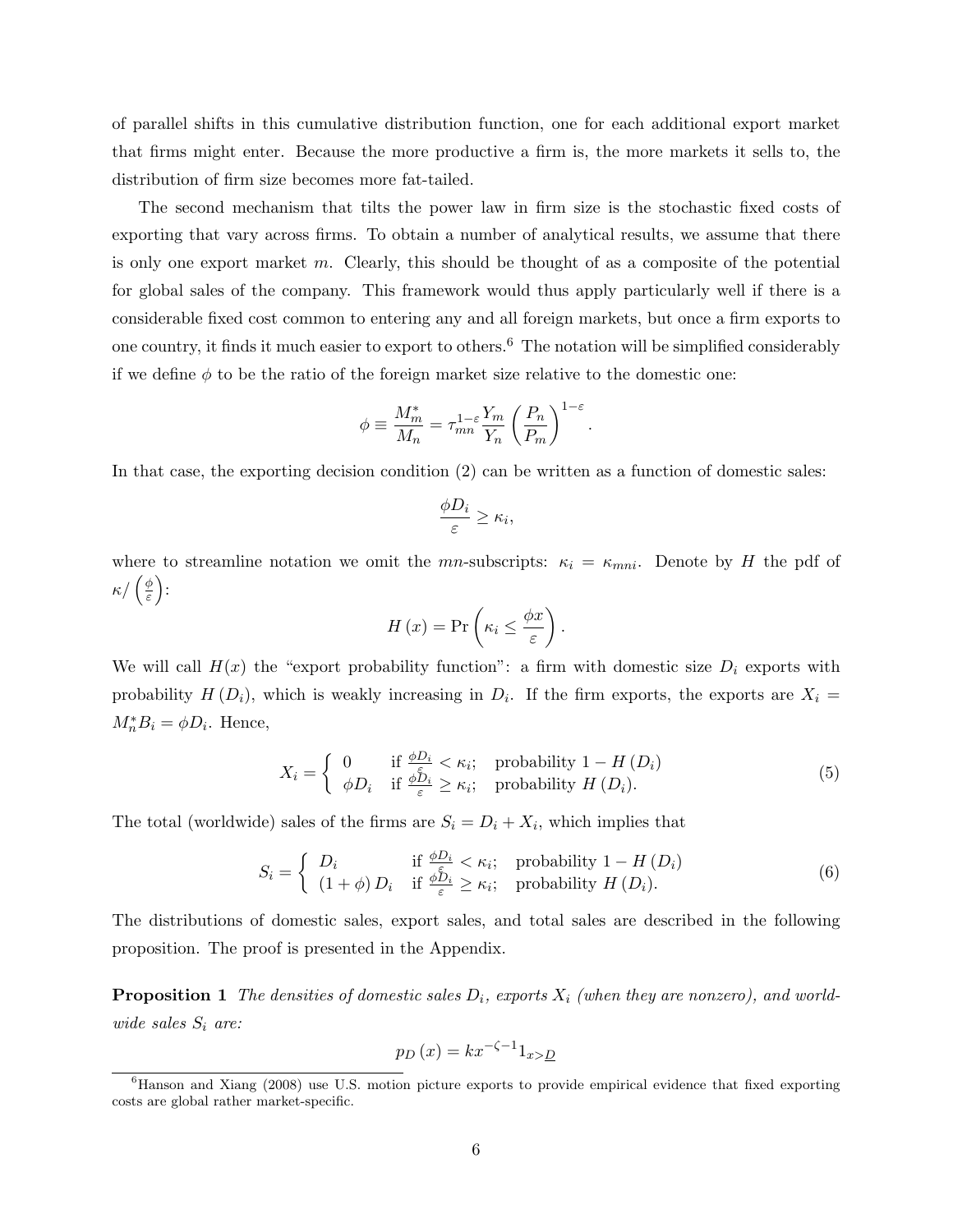$$
p_X(x) = Kx^{-\zeta - 1}H\left(\frac{x}{\phi}\right)1_{x > \phi \underline{D}}\tag{7}
$$

$$
p_S(x) = kx^{-\zeta - 1} \left[ 1 - H(x) + H\left(\frac{x}{1+\phi}\right) (1+\phi)^{\zeta} \right] 1_{x > (1+\phi)\underline{D}} + kx^{-\zeta - 1} 1_{\underline{D} < x < (1+\phi)\underline{D}},\tag{8}
$$

where  $k = \zeta \underline{D}^{\zeta}$ , K is a constant ensuring  $\int p_X(x) dx = 1$ , and  $1_{\{\cdot\}}$  is the indicator function.

In other words, when the underlying distribution of productivity, and therefore domestic sales, is Pareto, the presence of exporting behavior implies that the distribution of total sales, as well as export sales, is systematically different. Thus, the standard practice of estimating power laws in firm size based on total firm sales will not yield reliable estimates of the underlying power law parameter,  $\zeta$ , which is in turn often used to calibrate the model parameter combination,  $\theta/(\varepsilon - 1)$ . As is evident from equation (8) that describes the distribution of total sales, fitting instead the simple power law relationship (3) will not yield the correct estimate of the power law exponent.

As an example, suppose that the distribution of fixed exporting cost  $\kappa_i$  is itself Pareto, with some upper truncation:  $H(x/\phi) = k''x^{\alpha}$ , for  $x < x^*$  and some k'', and  $H(x/\phi) = k''(x^*)^{\alpha}$  for  $x > x^*$ . Then, equation (7) implies that the distribution of export sales is given by:

$$
p_X(x) \propto \begin{cases} x^{-\zeta - 1 + \alpha} & \text{for } x < x^* \\ x^{-\zeta - 1} & \text{for } x \ge x^*, \end{cases}
$$

and thus the power law exponent of  $X$  is:

$$
\zeta_X(x) = \begin{cases} \zeta - \alpha & \text{for } x < x^* \\ \zeta & \text{for } x \ge x^*. \end{cases}
$$

When  $H$  has a high slope, the Pareto exponent of  $X$  is lower than that of domestic sales: there are fewer small exports, due to the selection effect coming from the fixed cost of exporting. However, in the region where the  $H$  function "saturates," the local Pareto exponent of exports converges to the exponent of domestic sales. Such a possibility is depicted in Figure 3. We will provide evidence consistent with this auxiliary prediction of the model in Section 4.1 below.

In summary, we have now described two mechanisms by which the estimated slope of the power law among exporting firms is systematically lower in absolute value than the slope among the firms that sell only to the domestic market, at least in some regions. The preceding discussion also identifies two ways of estimating the power law parameter that take explicit account of exporting behavior. The first, suggested by Figures 1 and 3, is to use only non-exporting firms in the estimation of  $\zeta$ . The second, suggested by equation (4) and Proposition 1, is to estimate the power law exponent on the firms' domestic sales only. We now test the theoretical predictions using a comprehensive dataset on sales and exports of French firms, and present the results of implementing the two simple alternative ways of estimating  $\zeta$  that correct for the exporting behavior.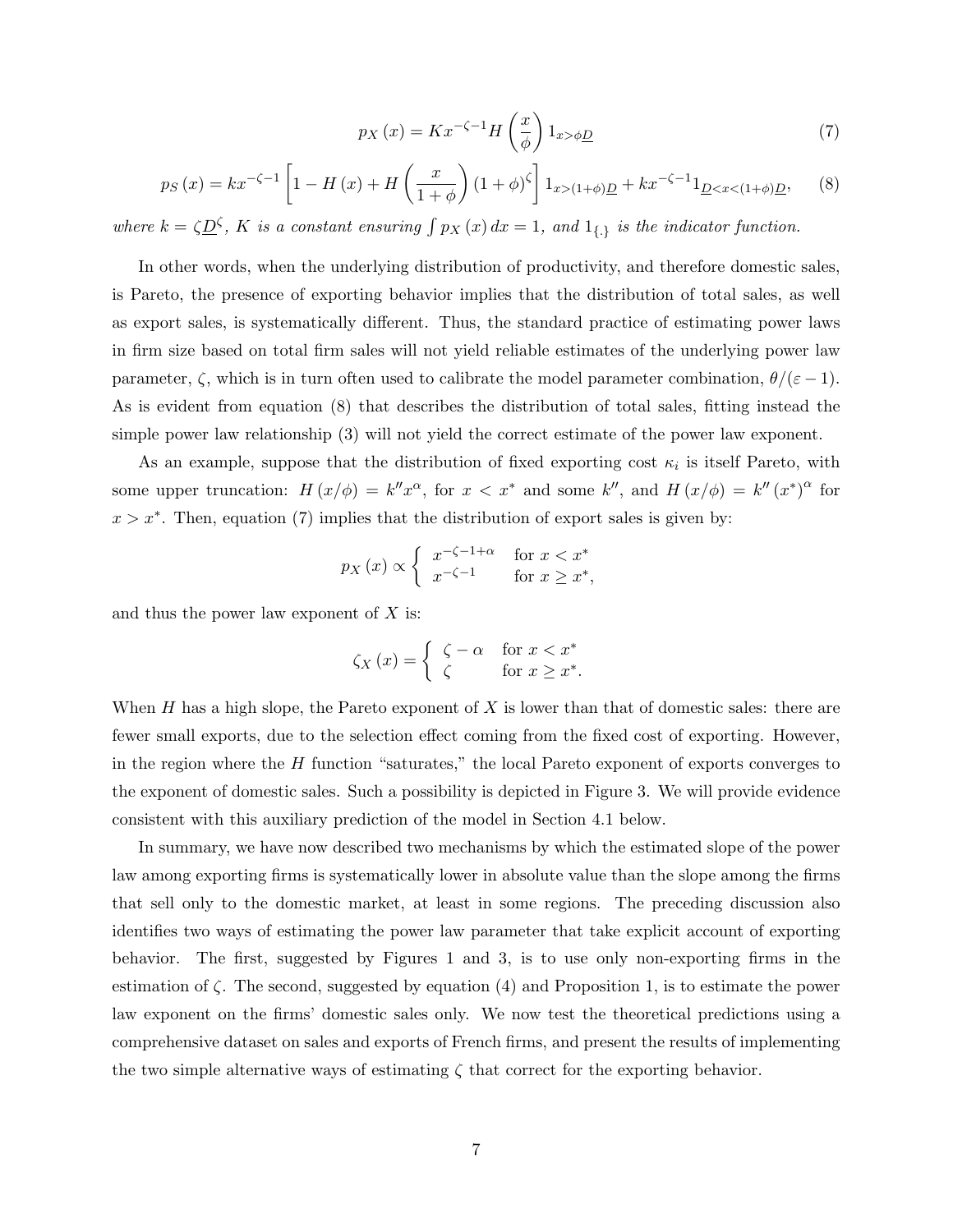## 3 Data and Empirical Methodology

#### 3.1 Data and Estimation Sample

To carry out the empirical analysis, we start with a comprehensive dataset that covers the entire universe of French firms for 2006. The data are based on the mandatory reporting of firms' income statements to tax authorities. What is crucial for our analysis is that each firm has to report the breakdown of its total sales between domestic sales and exports. In total, the dataset includes 2,182,571 firms, of which 194,444 (roughly 9%) are exporters.

The exhaustive nature of the dataset implies that there are many observations for very small firms, whose economic activity is practically nil, and are thus both uninformative and uninteresting to the researcher. For our purposes, this is important because it is widely recognized that many power laws fit the data well only above a certain minimum size threshold (Axtell 2001, Luttmer 2007). Thus, a power law may not be a good description of the size distribution of very small firms. To address this problem, we follow the common practice in the literature and pick the lower cutoff based on visual inspection (Gabaix 2009a). The minimum sales cutoff we select is Euro750,000 of annual sales.<sup>7</sup> This cutoff is quite low: though it results in the removal of a large number of firms from the dataset, the dropped firms account for only 7.7% of total sales. Our results are robust to a variety of cutoffs, including sales cutoffs as low as Euro100,000.

Since the focus of the paper is on how exporting behavior changes the firm size distribution, we also omit non-tradeable sectors. The conventional approach to isolate the tradeable sector is to focus exclusively on manufacturing. However, many sectors in agriculture, mining, and services report non-trivial export sales as well. To broaden the definition of the tradeable sector, we only drop industries for which total exports are less than  $5\%$  of total sales.<sup>8</sup> The remaining sample (of industries with exports of at least 5% of total sales) includes all of the manufacturing, agricultural, and natural resource sectors, as well as some services such as consulting and wholesale trade. The non-tradeable sector accounts for 51% of the total sales in the universe of French firms, so this is a large reduction in the sample. However, all of our main results are robust to including the non-traded sector in the estimation.

Table A1 provides descriptive statistics for the final sample of domestic sales and exports. The final sample includes 157,084 firms, 67,078 of which are exporters (42.7%). An average exporter's total sales are approximately four times larger than those of an average non-exporter (Euro 24.2

<sup>&</sup>lt;sup>7</sup>This value also has an institutional justification: below this sales threshold, firms have the option of filing their information according to simplified reporting requirements, while above it the firms must provide comprehensive accounting data to tax authorities.

<sup>8</sup>This leads to dropping of Construction, Retail Trade, Real Estate, Financial Services, Post and Telecommunications, Business Services, Hotels and Restaurants, Recreational, Cultural, and Athletic Activities, Health and Social Action, Public Administration, and Unions and Extra-Territorial Activities, most of which are plausibly non-tradeable sectors.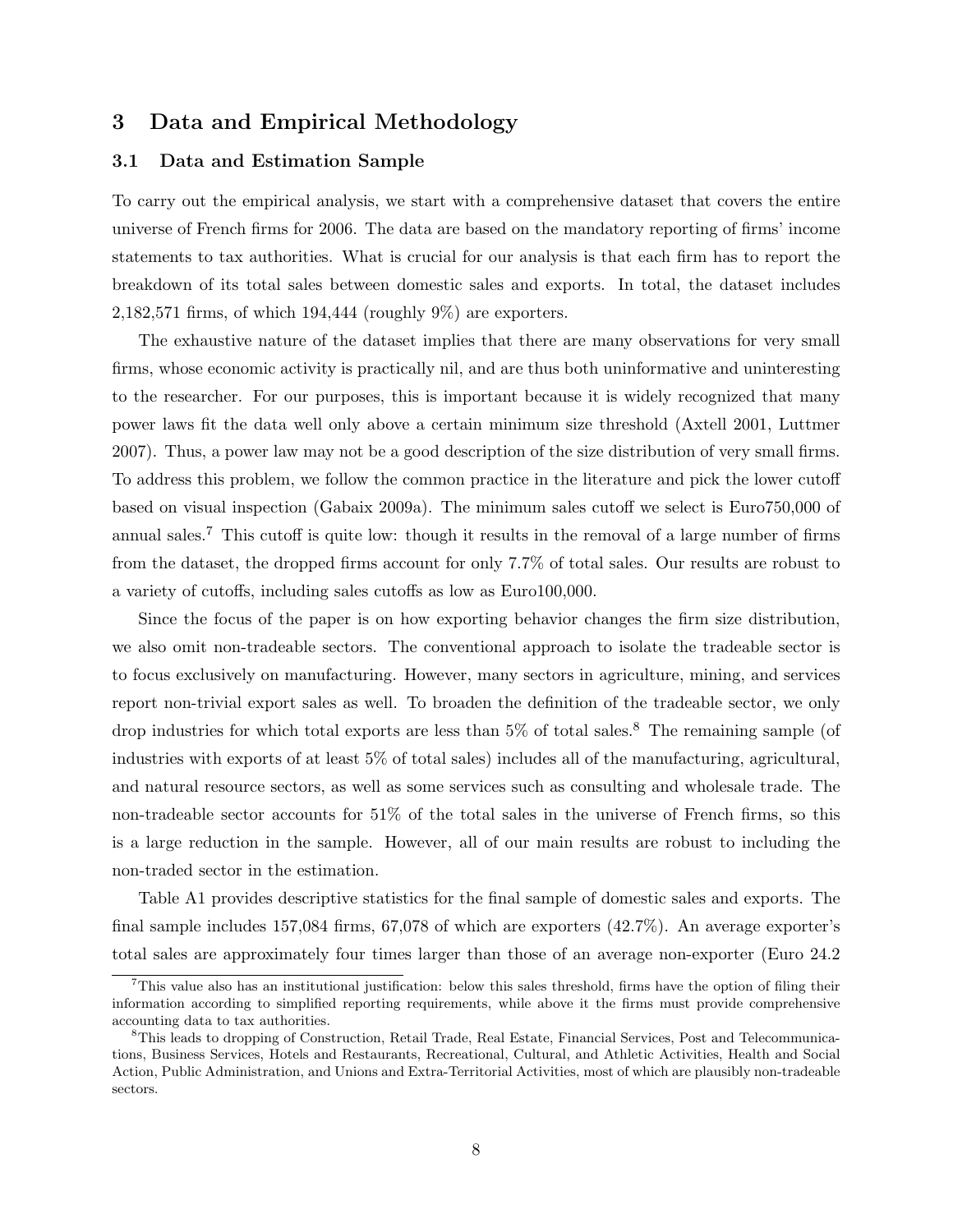million vs. Euro 6.4 million).

#### 3.2 Empirical Methodology

In order to obtain reliable estimates, this paper uses three standard methods of estimating the slope of the power law  $\zeta$ . We now describe each in turn. The first method, based on Axtell (2001), makes direct use of the definition of the power law (3), which in natural logs becomes:

$$
\ln\left(\Pr(S_i > s)\right) = \ln\left(C\right) - \zeta \ln\left(s\right). \tag{9}
$$

For a grid of values of sales s, the estimated probability  $Pr(S_i > s)$  is simply the number of firms in the sample with sales greater than s divided by the total number of firms. We then regress the natural log of this probability on  $\ln(s)$  to obtain our first estimate of  $\zeta$ . Following the typical approach in the literature, we do this for the values of s that are equidistant from each other on log scale. This implies that in absolute terms, the intervals containing low values of s are narrower than the intervals at high values of s. This is done to get a greater precision of the estimates: since there are fewer large firms, observations in small intervals for very high values of s would be more noisy.

The second approach starts with the observation that the cdf in (3) has a probability density function

$$
f(s) = C\zeta s^{-(\zeta+1)}.\tag{10}
$$

To estimate this pdf, we divide the values of firm sales into bins of equal size on the log scale, and compute the frequency as the number of firms in each bin divided by the width of the bin. Since in absolute terms the bins are of unequal size, we regress the resulting frequency observations on the value of s which is the geometric mean of the endpoints of the bin (this approach follows Axtell 2001). Note that the resulting coefficient is an estimate of  $-(\zeta + 1)$ , so when reporting the results we subtract 1 from the estimate to recover a value of  $\zeta$ .

Alternatively, we simply regress the natural log of  $(Rank<sub>i</sub> - 1/2)$  of each firm in the sales distribution on log of its sales:

$$
\ln\left(\text{Rank}_i - \frac{1}{2}\right) = \text{Constant} + \hat{\zeta}_{LR} \ln S_i + \epsilon_i,
$$

where i indexes firms, and  $S_i$  are sales. This is the estimator suggested by Gabaix and Ibragimov (2008). The power law coefficient  $\hat{\zeta}_{LR}$  has a standard error of  $|\hat{\zeta}_{LR}|(N/2)^{-1/2}$ , where N is the sample size. This standard error is reported throughout for this estimator. As we show below, in practice the three estimators deliver remarkably similar results.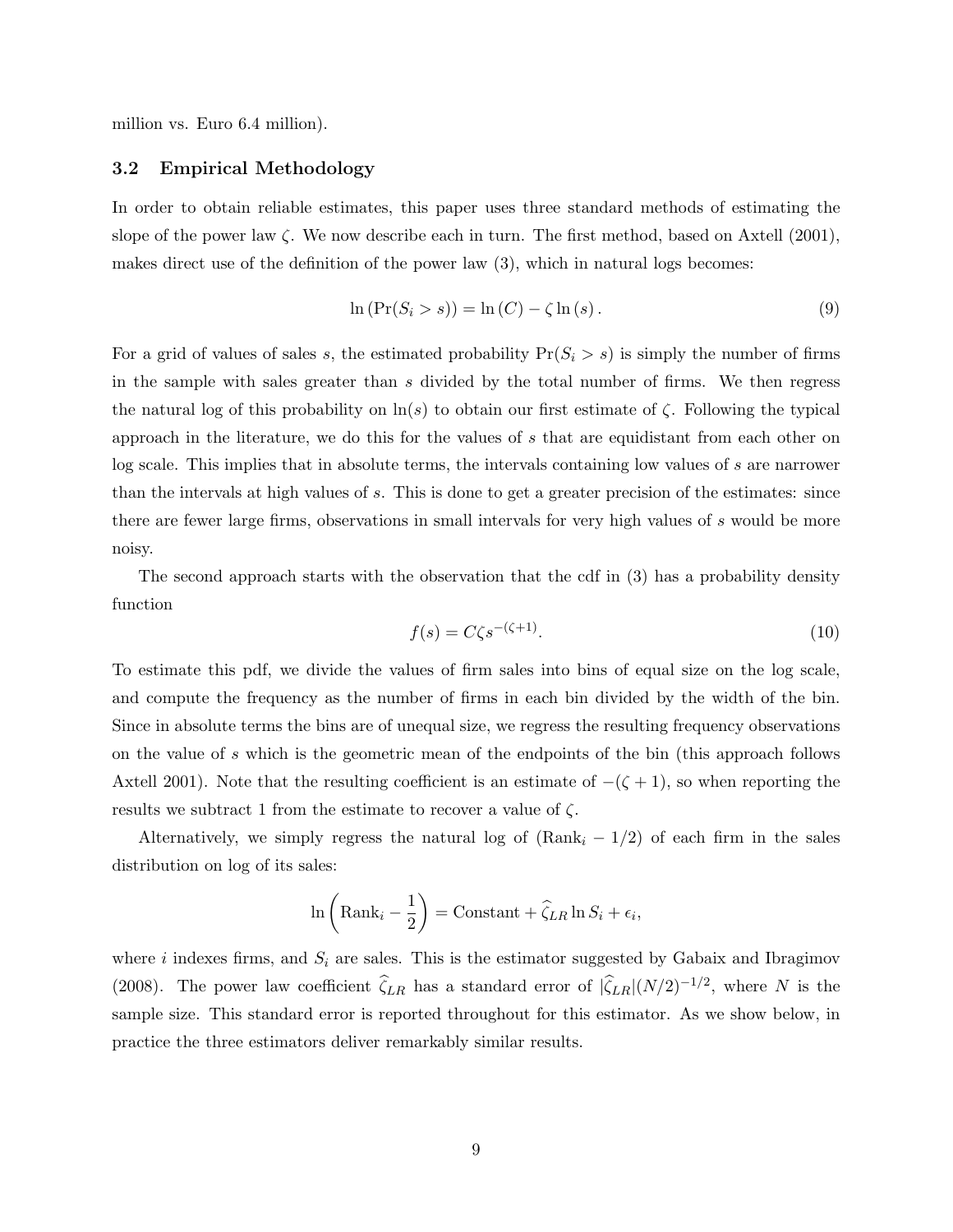### 4 Results

We begin by replicating the conventional results in the literature that pool all firms and do not consider exporting behavior. Table 1 reports estimates of the power law in firm size using the three methods outlined above. We can see that the fit of the data is quite similar to that reported in existing studies: the R<sup>2</sup>'s are all 99% or above. The point estimates of  $\zeta$  are close to what Axtell finds for the U.S.. Figure 4 presents the results graphically. The two panels show the cdf and pdf of the power law in firm size. For convenience, each plot also reports the regression equation, the fit, and the number of firms underlying the estimation. It is clear that in these data on French firms, the power law holds about as well as in the existing studies.

We now present the main results of the paper, which show that the power law in fact differs significantly between exporting and non-exporting firms as implied by theory. Table 2 reports estimates of the power law for exporting and non-exporting firms separately. Columns (1), (3), and (5) present the results of estimating power laws on exporting firms only, while columns (2), (4), and (6) for non-exporting firms only. Once again, we report the estimate, standard error,  $\mathbb{R}^2$ , and the number of firms for each estimate. Comparing the columns for exporters and non-exporters, we can see the main result clearly. In every case, the exponent of the power law among exporting firms is lower than that for non-exporting firms. In other words, the size distribution for exporting firms is systematically more fat-tailed than the size distribution of the non-exporting ones. The difference is highly statistically significant. Column (7) reports the t-statistic for the difference between the coefficients in columns (5) and (6), and shows that they are in fact significantly different.<sup>9</sup> As we argue above, while this is exactly what theory predicts, this aspect of the firm size distribution has until now been ignored in the empirical literature.

A couple of other features of the results are worth noting. First, for all estimation methods, the full-sample coefficient from Table 1 is always between the exporting and the non-exporting sample coefficients in Table 2. This is exactly what we would expect. Second, we can see that the fit of the power law relationships in both subsamples is still quite good. The range of the  $R^2$ 's is 0.972 to 0.999. Once again, as predicted by theory, the simple power law describes the distribution of exporting firms slightly less well, with  $R^2$ 's systematically lower for exporting than non-exporting firms.

Figure 5 presents the results graphically. Panels (a) and (b) report the cdf and the pdf, respectively. The cdf for exporting firms is everywhere flatter and above the cdf for non-exporting ones. At each size cutoff, there are more larger firms that export than those that do not. The pdf plot

 $9$ We do not report the t-tests for whether the CDF and PDF coefficients are statistically significantly different from each other, as those are "heuristic" estimators without a well-developed statistical model of standard errors. Nonetheless, a simple t-test based on the coefficients and standard errors reported in Table 2 always rejects equality between the CDF and PDF coefficents in Columns (1) compared to (2) and (3) compared to (4).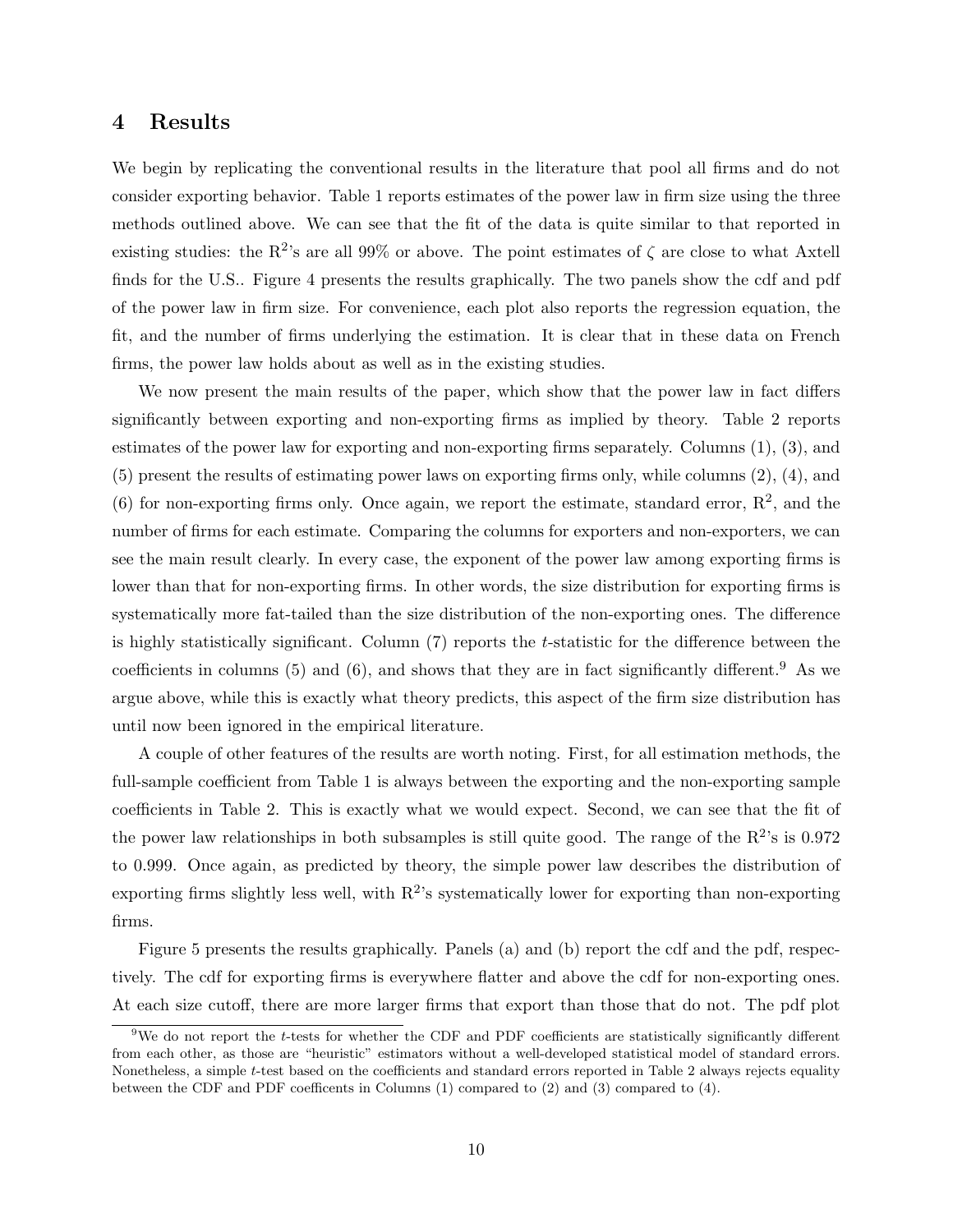conveys the same message.

#### 4.1 Size Distribution For Exporting Firms: Nonlinearity and Saturation

One of the predictions of the two trade mechanisms outlined above is that for big enough exporting firms, the power law coefficient will converge back to the "true"  $\zeta$ . This would be the case either because eventually all the big firms will have entered all markets, as in the lower right-hand corner of Figure 1, or because the stochastic fixed exporting costs have some upper bound, so that (nearly) every firm above a certain productivity cutoff finds it profitable to export. To check for this possibility, we re-estimated the power law in total sales for exporting firms while moving the lower cutoff. Theory predicts that as we constrain the sample to bigger and bigger exporting firms, the power law coefficient will get larger and larger in absolute value, converging eventually to ζ, the coefficient for domestic firms. Figure 6 depicts the estimates of the power law in firm size for exporting firms as a function of the lower sales cutoff. That is, as we move to the right on the horizontal axis, the power law is estimated on subsamples of bigger and bigger exporting firms.

In line with theory, as we move the cutoff upwards, the power law coefficient becomes larger and larger in absolute value, converging to 1.029, the non-exporting firms coefficient. The bottom panel of the figure reports the  $R^2$  of the power law fit. In the sample of exporting firms, as the estimated coefficient converges to the conceptually correct value, the fit of the power law estimate improves as well, from 0.97 to more than 0.99. This is once again consistent with theory: because exporting behavior induces deviations from a precise power law in the sample of exporting firms, the fit is less tight initially. However, a power law becomes a better and better description of the exporters' size distribution as we constrain the sample to larger and larger firms.

#### 4.2 Sector-Level Evidence

The model in Section 2 can be interpreted as describing an individual sector rather than the whole economy. Thus, we should expect to see at sector level the same patterns found above for the aggregate. Examining the predictions of the heterogeneous firms model at the industry level can also reassure us that the results are not driven by compositional effects. In addition, we can exploit differences in trade openness by sector to provide further evidence consistent with theory.

Table 3 reports the results of estimating the power laws in firm size for exporters and nonexporters by sector, the industry-level equivalent of Table 2. For compactness, we only report the log-rank-log-size estimates, though the PDF and the CDF estimators deliver virtually identical results. It is clear that the effects we illustrate in the economy-wide data are present at the sector level. In every one of the 25 tradeable sectors, the power law coefficient for non-exporting firms is larger in absolute value than the coefficient for exporting firms. In 22 out of 25 of these sectors, this difference is statistically significant. In fact, if anything the difference between the two coefficients is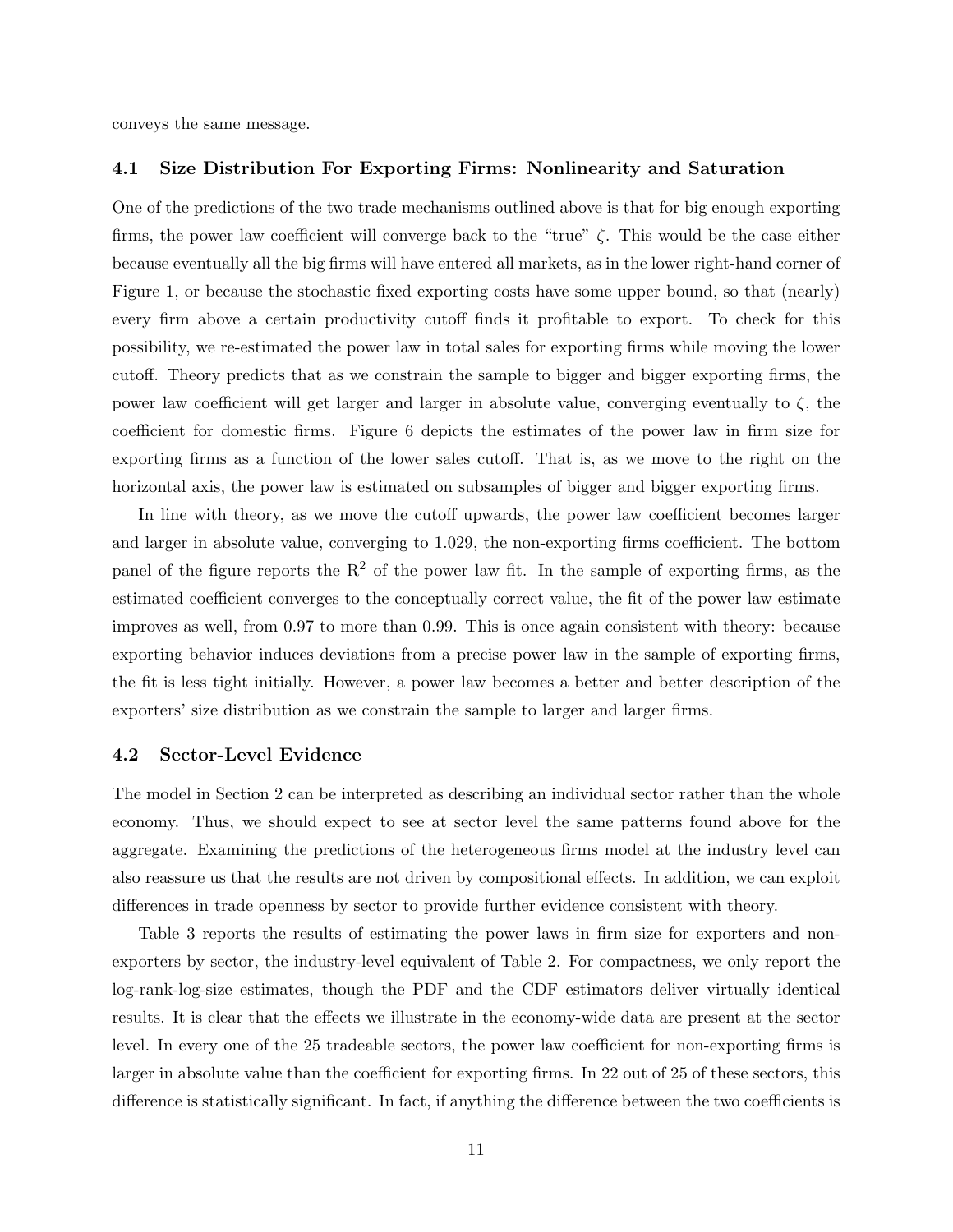slightly more pronounced at the sector level: while in the aggregate results of Table 2 the difference between the two coefficients is 0.29, at sector level the mean difference between these coefficients is 0.35.

An auxiliary prediction of theory is that the exporting behavior will induce greater deviations in the value of power law exponents in sectors that are more open to trade. Figure  $7(a)$  investigates this prediction. On the vertical axis is the percentage difference between the power law coefficient for domestic sales and the traditional power law coefficient as estimated on the total sales of all firms in the sector:  $\frac{\zeta_{dom} - \zeta_{total}}{\zeta_{dom}}$ , where  $\zeta_{dom}$  is the coefficient obtained from fitting a power law on domestic sales only, and  $\zeta_{total}$  is the exponent of the power law for total sales. On the horizontal axis is the overall sector openness: the ratio of exports to total sales in the sector. For ease of comparison, the non-tradeable sectors are denoted by hollow dots, and the tradeable sectors by solid dots. The figure also reports the OLS fit through the data. The underlying power law coefficients and exports to sales ratios are reported in Appendix Table A2.

The relationship is striking: the more open the sector, the greater is the difference between the conventional power law coefficient – estimated on total sales – and the power law coefficient estimated on domestic sales only. The simple bivariate correlation between these two variables is a remarkable 0.92. Similarly, Figure 7(b) plots the relationship between sector openness and the difference between the conventional power law coefficient and the coefficient estimated on nonexporting firms only:  $\frac{\zeta_{nonex}-\zeta_{total}}{\zeta_{nonex}}$ , where  $\zeta_{nonex}$  is the power law coefficient estimated on the sales of nonexporting firms only, reported in column 5 of Table 3. Once again, the positive and significant relationship is quite pronounced: the correlation between the two variables is 0.72.

The variation in the impact of exporting behavior on power law coefficients across sectors thus provides remarkable supporting evidence that international trade changes the distribution of firm size in systematic and predictable ways.

#### 4.3 Corrections and Quantitative Implications

What is the economic significance of these differences? In section 2.1, we show analytically that the power law exponent in firm size,  $\zeta$ , is related to  $\frac{\theta}{\varepsilon-1}$ , where  $\theta$  is the parameter in the distribution of productivities, and  $\varepsilon$  is the elasticity of substitution between goods. As such, estimates of  $\zeta$  have been used in empirical and quantitative analyses to pin down this combination of parameters (see, e.g. Helpman et al. 2004, Chaney 2008). Above, we showed that estimating power laws without regard for exporting behavior implies that the estimated  $\zeta$  does not actually equal  $\frac{\theta}{\varepsilon-1}$ .

However, it is still possible to recover a reliable estimate of  $\frac{\theta}{\varepsilon-1}$  in two simple ways suggested by theory. The first relies on the observation that in the sample of non-exporting firms only,  $\zeta$  does in fact correspond to  $\frac{\theta}{\varepsilon-1}$ . Thus, in any dataset that contains explicit information on whether or not a firm exports (without necessarily reporting the value of exports),  $\frac{\theta}{\varepsilon-1}$  can be estimated by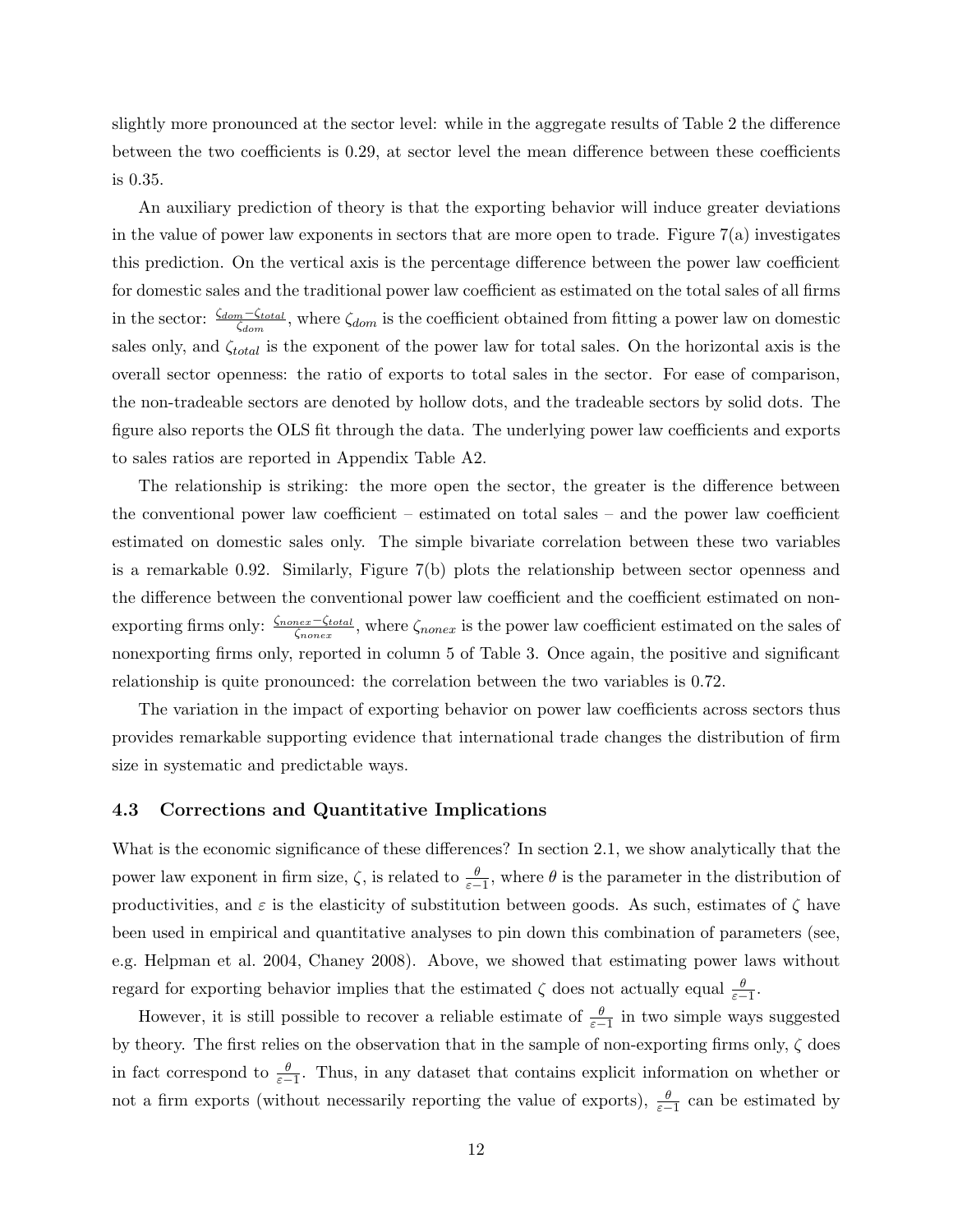restricting attention to non-exporting firms.

The non-exporters estimates of Table 2 do precisely that. Comparing the conventional estimates of  $\zeta$  that are based on all firms in the economy (Table 1) with the estimates based on the nonexporting sample (columns 2, 4, and 6 of Table 2) thus allows us to get a sense of how far off are the conventional estimates of  $\frac{\theta}{\varepsilon-1}$ . In practice, for the CDF and PDF estimators, this does not turn out to be a large difference: the Table 1 coefficients for all firms are only about 3.6% off from the "true" estimates of  $\frac{\theta}{\epsilon-1}$ , that are based on the non-exporting firms only. For the log-rank-log-size estimator, this difference is larger, 20%.

The second correction suggested by theory is that for all firms, the domestic sales will obey the power law with exponent  $\frac{\theta}{\varepsilon-1}$ . Thus, another conceptually correct way of estimating this combination of parameters is to fit a power law on domestic sales for all firms, non-exporting and exporting. Table 4 reports the results. Several things are worth noting. First, as predicted by theory, the power law estimates in Table 4 are higher in absolute value than in Table 1 for total sales. Once again, we see that ignoring exporting behavior leads to power law estimates that are too low. Second, the coefficients in Table 4 are quite similar to the non-exporter coefficients of Table 2, suggesting that the two different corrections we propose deliver mutually consistent results.

### 5 Conclusion

It has been known since at least the 1940's and the 1950's that the probability distributions for many economic variables can be described by power laws. Fifty years on, renewed interest in the causes and consequences of these phenomena coincides with the advancement and application of theoretical frameworks that model heterogeneous firms. This paper argues that theories of heterogeneous firms can fruitfully inform the empirics of estimating power laws in firm size. We set up a simple version of such a model, and show that international trade affects the distribution of firm size systematically: the exponent of the power law among exporting firms is lower than among the non-exporting firms. We then use a comprehensive dataset of French firms to demonstrate that this prediction holds very strongly in the data.

Two corrections can be implemented to obtain power law estimates consistent with theory. The main advantage of the methods proposed here is simplicity: all they require is an appropriate modification of either the estimation sample, or the variable to be used. In practice, it turns out that at the economy-wide level, the estimated corrected coefficients do not differ much from the traditional, unadjusted ones. One possible conclusion from this exercise is that if one is interested in a ballpark estimate of the extent of firm size heterogeneity, systematic biases introduced by exporting behavior are not that large. However, we would caution against generalizing this conclusion to other countries and settings. For instance, the impact of exporting behavior could be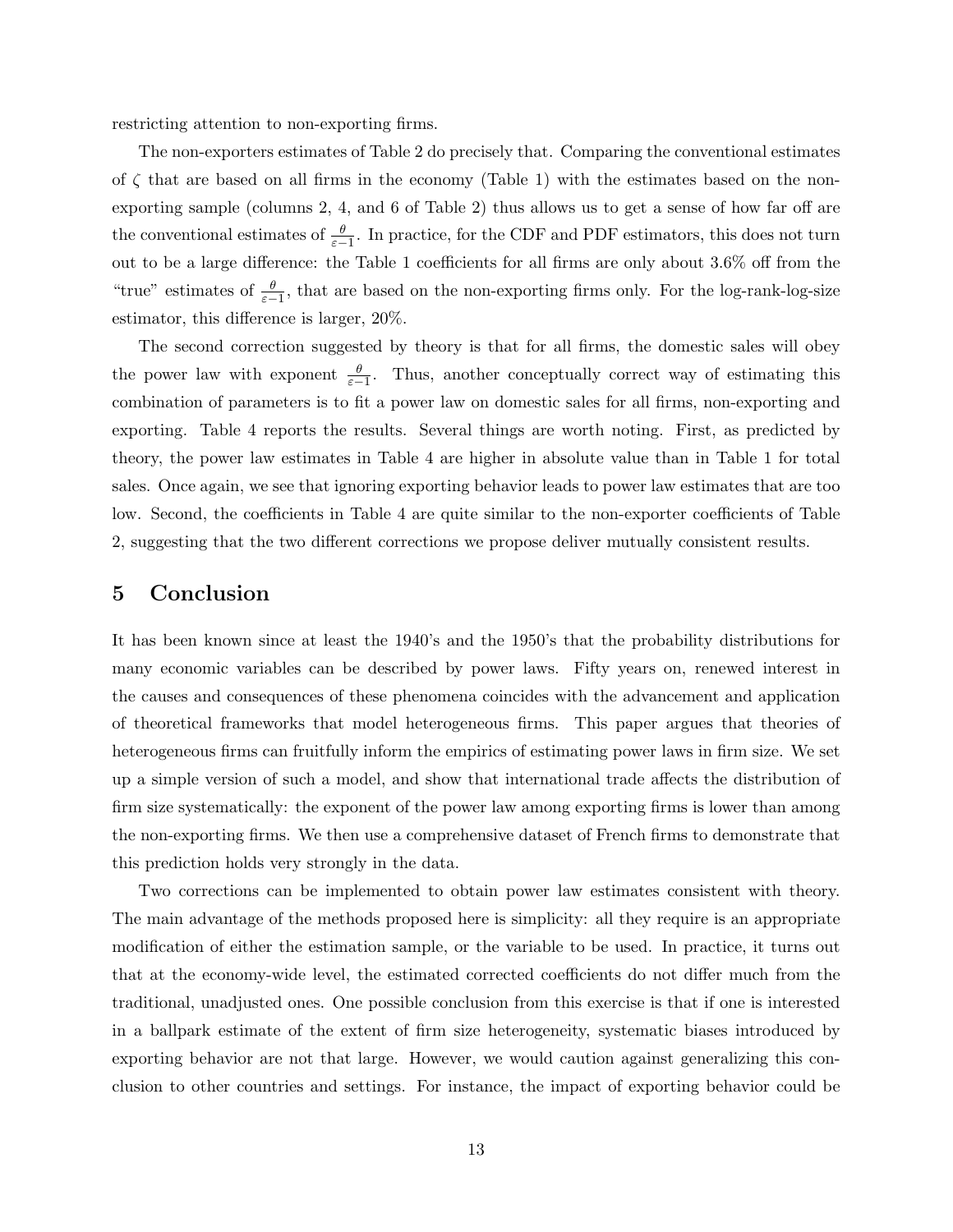much greater in smaller countries, or in developing ones, or in individual industries. Thus, a more general approach to obtaining reliable estimates would be to implement the corrections suggested in this paper.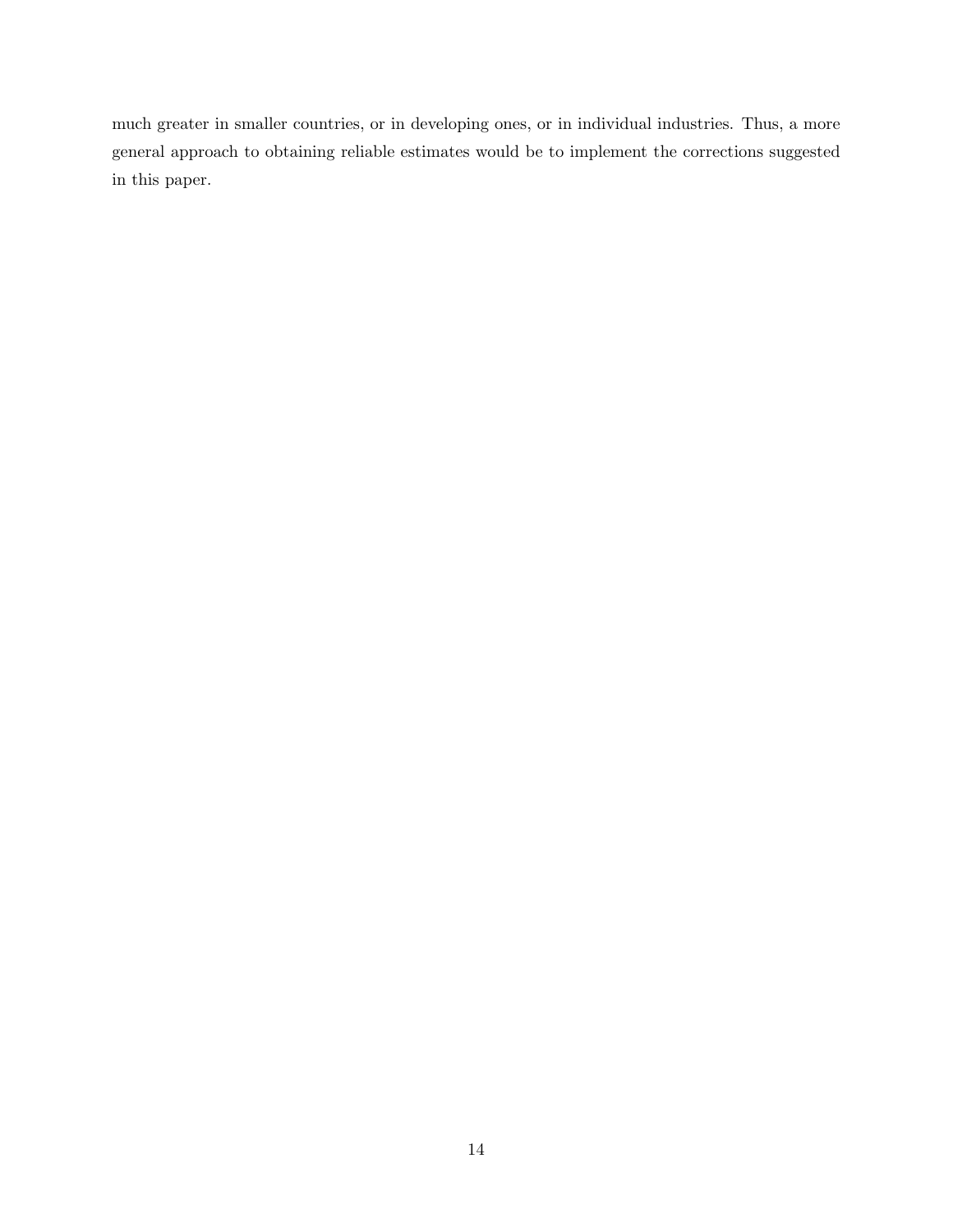## Appendix A Proof of Proposition 1

#### Proof:

From  $(5)$ , the probability of exports, conditioning on domestic size is:

$$
P(X_i > 0 | D_i) = H(D_i).
$$

Call  $p_Y$  the density of a generic variable Y. We start from the postulate (e.g., coming from random growth) that the distribution of baseline sizes is:

$$
p_D(x) = kx^{-\zeta - 1} 1_{x > D},\tag{A.1}
$$

where k is an integration constant,  $k = \zeta \underline{D}^{\zeta}$ .

We next calculate the distribution of exports. To do that, we consider an arbitary "test function" g (continuous and non-zero over on a compact set), and calculate the expected value of a test function  $g(X)$ . First, given (5),

$$
E[g(X_i) | D_i] = (1 - H(D_i)) g(0) + H(D_i) g(\phi D_i).
$$

Therefore,

$$
E[g(X_i)] = E[E[g(X_i) | D_i]]
$$
  
=  $E[(1 - H(D_i)) g(0) + H(D_i) g(\phi D_i)]$   
=  $\int_D (1 - H(D)) g(0) p_D(D) + H(D) g(\phi D) p_D(D) dD$   

$$
E[g(X_i)] = \left(\int_D (1 - H(D)) p_D(D)\right) g(0) + \int_{x>0} \left(H\left(\frac{x}{\phi}\right) p_D\left(\frac{x}{\phi}\right) \frac{1}{\phi}\right) g(x) dx.
$$
 (A.2)

Equation (A.2) implies that the probability measure associated with x has a point mass  $\int_D (1 - H(D)) p_D(D)$ on  $X = 0$ , and a density  $H\left(\frac{x}{A}\right)$  $\left(\frac{x}{\phi}\right) p_D \left(\frac{x}{\phi}\right)$  $\frac{x}{\phi}$ )  $\frac{1}{\phi}$  $\frac{1}{\phi}$  for  $x > 0$ . Hence, the density associated with the restriction of the exports to  $X > 0$  is

$$
p_X(x) = k' p_D\left(\frac{x}{\phi}\right) H\left(\frac{x}{\phi}\right) \frac{1}{\phi}
$$

for a constant k' such that  $\int_{x>0} p_X(x) dx = 1$ . With the Pareto density of baseline sizes (A.1),

$$
p_X(x) = Kx^{-\zeta - 1}H\left(\frac{x}{\phi}\right)1_{x > \phi \underline{D}}
$$

for a constant  $K = k' \phi^{\zeta} k$ .

We can calculate the distribution of  $S_i$  using a similar approach. From  $(6)$ , a reasoning analogous to the one used for exports shows:

$$
p_S(x) = p_D(x) (1 - H(x)) + p_D\left(\frac{x}{1 + \phi}\right) H\left(\frac{x}{1 + \phi}\right) \frac{1}{1 + \phi}.
$$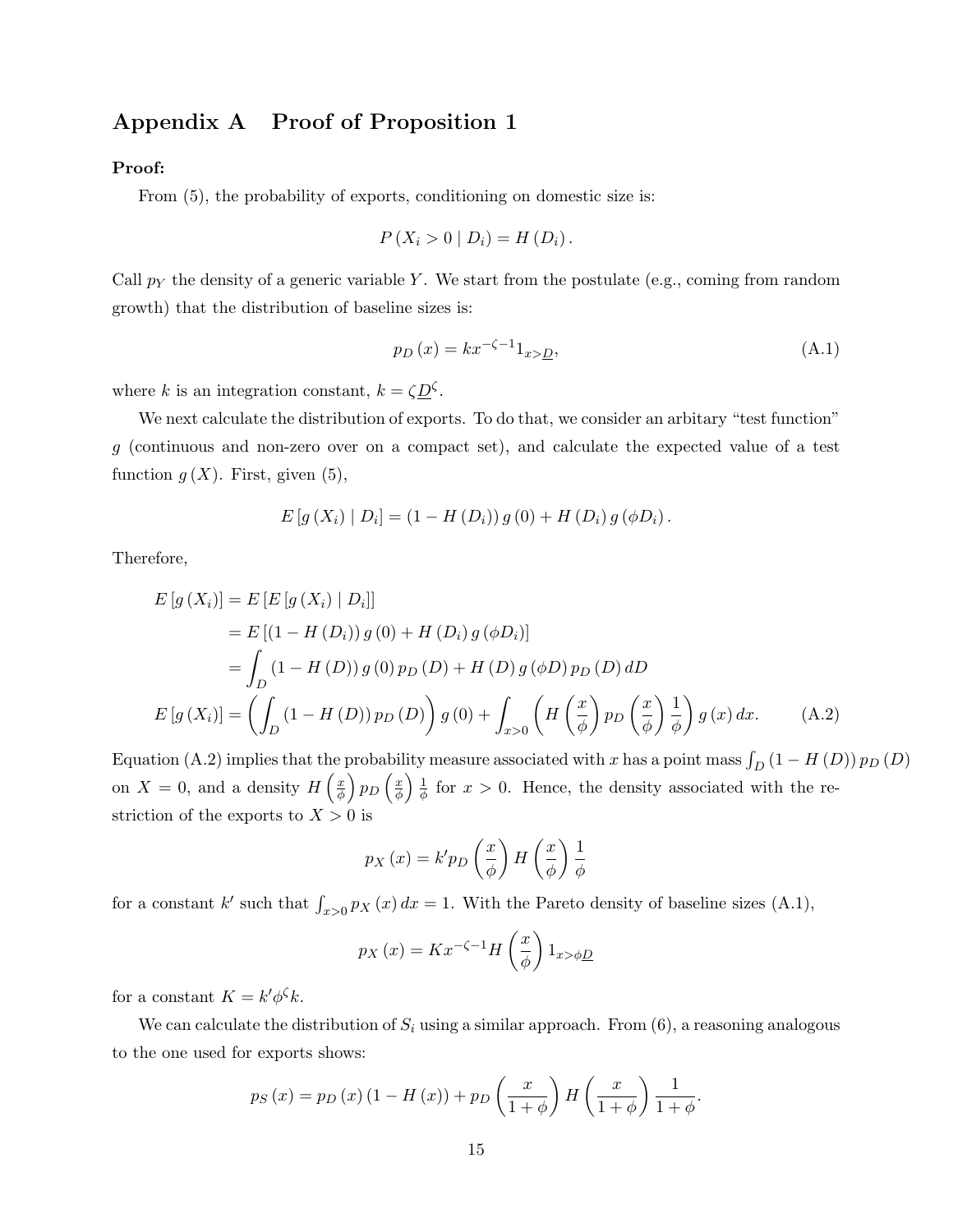Thus, with the Pareto specification for  $\mathcal{D} \colon$ 

$$
p_S(x) = kx^{-\zeta - 1} \left[ 1 - H(x) + H\left(\frac{x}{1+\phi}\right) (1+\phi)^{\zeta} \right] 1_{x > (1+\phi)D} + kx^{-\zeta - 1} 1_{D < x < (1+\phi)D}.\tag{A.3}
$$

We see a Pareto shape in the tails, but modulated by the export probability function  $H$ .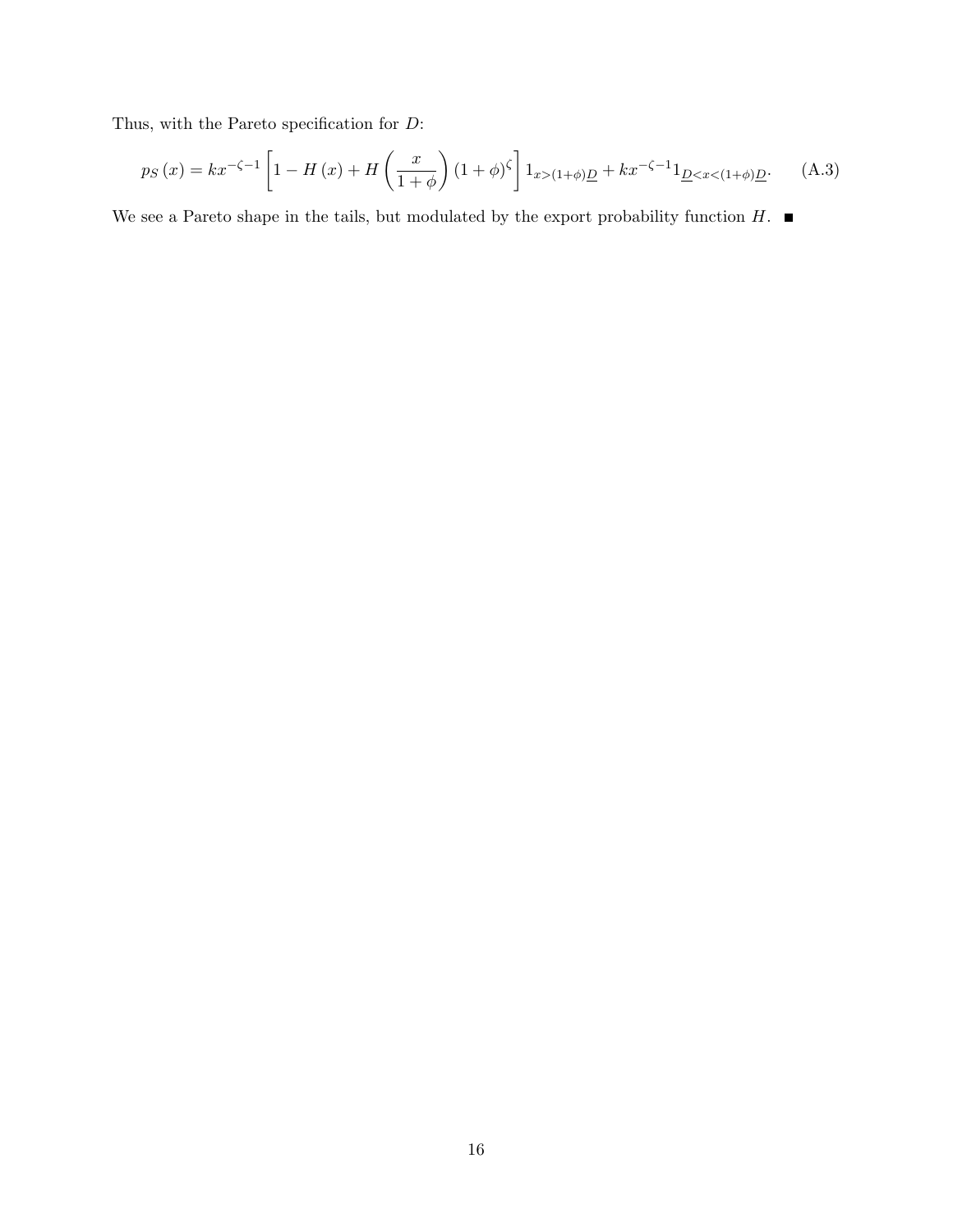## References

Arkolakis, Costas, "Market Penetration Costs and the New Consumers Margin in International Trade," 2008. Mimeo, Yale University.

, "A Unified Theory of Firm Selection and Growth," May 2009. mimeo, Yale University.

- Axtell, Robert L., "Zipf Distribution of U.S. Firm Sizes," Science, September 2001, 293 (5536), 1818–1820.
- Buera, Francisco and Yongseok Shin, "Financial Frictions and the Persistence of History: A Quantitative Exploration," April 2008. mimeo, UCLA and Washington University in St. Louis.

Champernowne, D., "A model of income distribution," Economic Journal, 1953, 83, 318–351.

- Chaney, Thomas, "Distorted Gravity: The Intensive and Extensive Margins of International Trade," American Economic Review, September 2008, 98 (4), 1707–1721.
- di Giovanni, Julian and Andrei A. Levchenko, "International trade and Aggregate Fluctuations in Granular Economies," February 2009a. RSIE Discussion Paper 585.
- and  $\_\_\$ , "Firm Entry, Trade, and Welfare in Zipf's World," September 2009b. RSIE Discussion Paper 591.
- Easterly, William, Ariell Reshef, and Julia Schwenkenberg, "The Power of Exports," October 2009. World Bank Policy Research Working Paper 5081.
- Eaton, Jonathan and Samuel Kortum, "Technology in the Global Economy: A Framework for Quantitative Analysis," 2005. Book manuscript, New York University and University of Chicago.
- ,  $\_\_\_\$ , and Francis Kramarz, "An Anatomy of International Trade: Evidence From French Firms," December 2008. NBER Working Paper No. 14610.
- Gabaix, Xavier, "Zipf's law for cities: an explanation," Quarterly Journal of Economics, 1999, 114, 739–767.

, "Power Laws in Economics and Finance," Annual Reviews of Economics, 2009a, 1, 255–93.

- , "The Granular Origins of Aggregate Fluctuations," August 2009b. NBER Working Paper No. 15286.
- and Augustin Landier, "Why has CEO pay increased so much?," Quarterly Journal of Economics, 2007, 123, 49–100.
- and Rustam Ibragimov, "Rank-1/2: A Simple Way to Improve the OLS Estimation of Tail Exponents," 2008. Forthcoming, Journal of Business and Economic Statistics.
- Hanson, Gordon H. and Chong Xiang, "Testing the Melitz Model of Trade: An Application to U.S. Motion Picture Exports," October 2008. NBER Working Paper 14461.
- Helpman, Elhanan, Marc J. Melitz, and Stephen R. Yeaple, "Export versus FDI with Heterogeneous Firms," American Economic Review, March 2004, 94 (1), 300–316.
- Hinloopen, Jeroen and Charles van Marrewijk, "Comparative advantage, the rank-size rule, and Zipf's law," 2006. Tinbergen Institute Discussion Paper 06-100/1.
- Luttmer, Erzo, "Selection, growth, and the size distribution of firms," Quarterly Journal of Economics, 2007, 122, 1103–1144.
- Melitz, Marc J., "The Impact of Trade on Intra-Industry Reallocations and Aggregate Industry Productivity," Econometrica, November 2003, 71 (6), 1695-1725.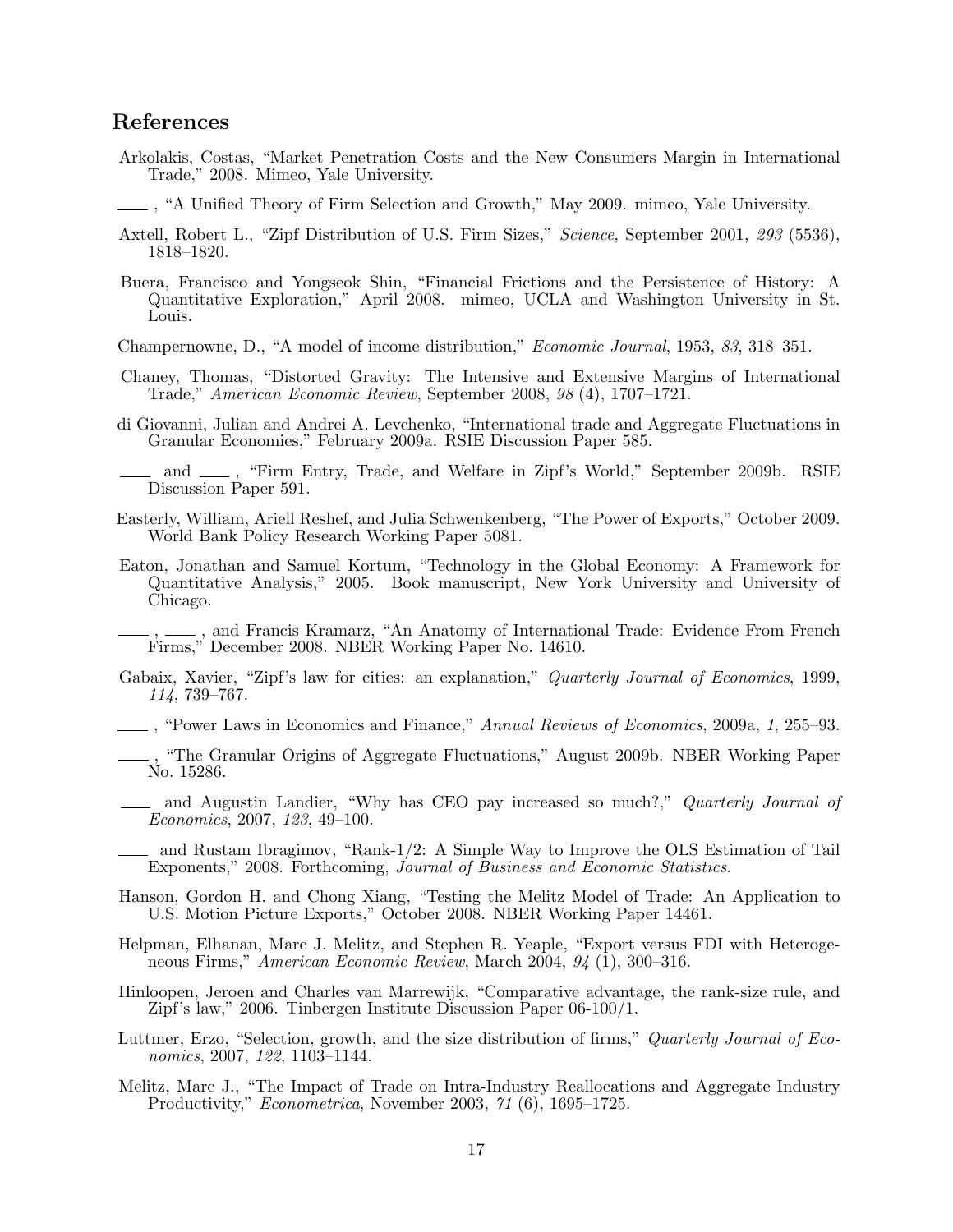- Rossi-Hansberg, Esteban and Mark Wright, "Urban structure and growth," Review of Economic Studies, 2007, 74, 597–624.
- Zipf, G., Human Behavior and the Principle of Least Effort, Cambridge, Mass.: Addison-Wesley, 1949.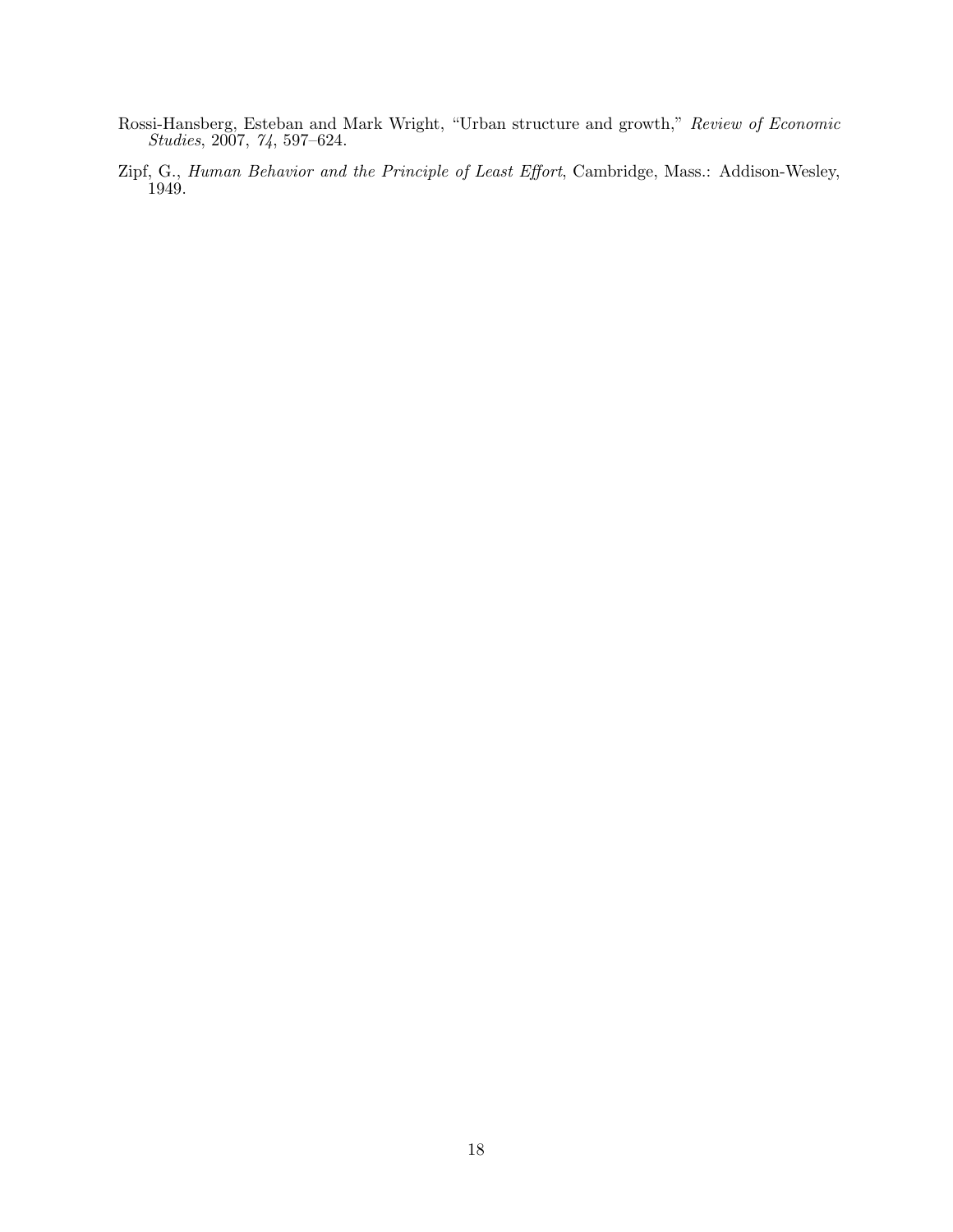|              | (1)                  | (2)     | (3)            |
|--------------|----------------------|---------|----------------|
|              | $\operatorname{CDF}$ | PDF     | $ln(Rank-0.5)$ |
|              | 1.017                | 1.019   | 0.825          |
|              | (0.032)              | (0.031) | (0.003)        |
| $R^2$        | 0.990                | 0.998   | 0.991          |
| No. of firms | 157,084              | 157,084 | 157,084        |

Table 1. Power Law in Firm Size, All Firms

Notes: This table reports the estimates of power laws in firm size (total sales), using the three methods described in the text. Column (1) estimates the CDF of the power law specified in equation (9). Column (2) estimates the PDF of the power law specified in equation (10). Column 3 regresses log(Rank-0.5) of the firm in the size distribution on log of its size (Gabaix and Ibragimov 2008).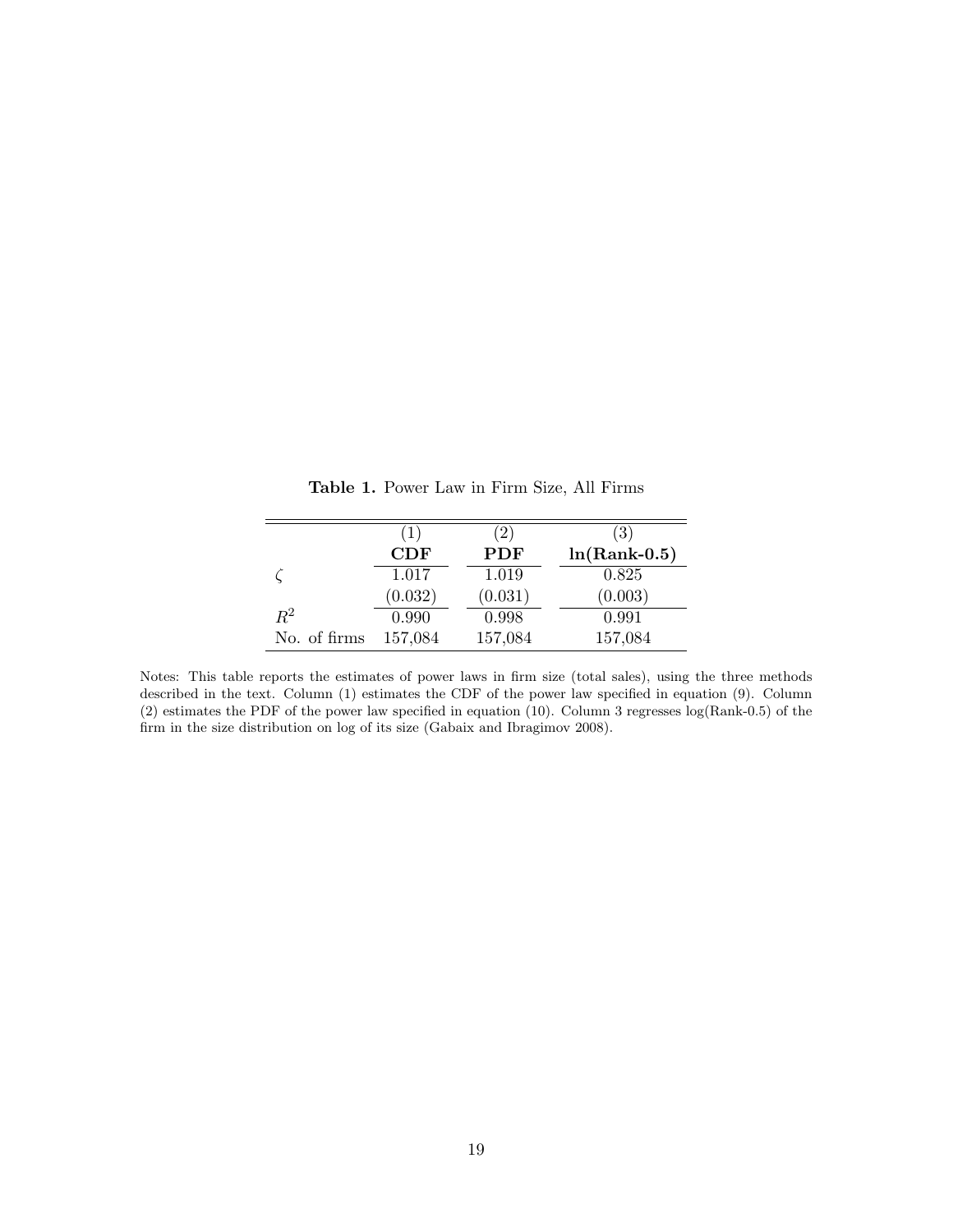|              |               | CDF                                |            | PDF                                |                          | $ln(Rank-0.5)$                            |                           |
|--------------|---------------|------------------------------------|------------|------------------------------------|--------------------------|-------------------------------------------|---------------------------|
|              | $Exporters$ N | on-Exporters<br>$\widehat{\Omega}$ | $\bigcirc$ | Exporters Non-Exporters<br>$(\pm)$ | $\widehat{\mathfrak{g}}$ | Exporters Non-Exporters<br>$\circledcirc$ | $t-stat$<br>$\widehat{C}$ |
|              | 0.964         | 1.055                              | 0.967      | 1.095                              | 0.738                    | 1.029                                     | 46.24 **                  |
|              | (0.042)       | (0.011)                            | (0.041)    | (0.044)                            | (0.004)                  | (0.005)                                   |                           |
|              | 0.981         | 0.999                              | 0.996      | 0.996                              | 0.972                    | 0.998                                     |                           |
| No. of firms | 67,078        | 90,006                             | 67,078     | 90,006                             | 67,078                   | 90,006                                    |                           |

| j                                                                         |
|---------------------------------------------------------------------------|
| )                                                                         |
| l<br>֖ׅ֚֚֚֚֚֚֚֚֚֚֚֚֚֚֚֚֚֚֚֚֚֚֬֡֡֡֡֡֡֡֬֡֡֡֬֓֡֡֬֓֞֬֓֡֬֓֞֬֓֞֓֡֬֓֬֝֓֞֬֝֬<br>I |
| ׇׇ֠֕֡<br>)<br>İ                                                           |
| I                                                                         |
| l<br>I<br>֠<br>ׇ֚֘                                                        |
|                                                                           |
| C<br>Tiri<br>Ì                                                            |
| i<br>ļ                                                                    |
|                                                                           |
| I<br>I                                                                    |
| ļ                                                                         |
| İ                                                                         |
| ׇ֚֘֝֬<br>l                                                                |

Notes: This table reports the estimates of power laws in firm size (total sales) for non-exporting and exporting firms separately, using the three methods described<br>in the text. Columns (1)-(2) estimate the CDF of the pow Notes: This table reports the estimates of power laws in firm size (total sales) for non-exporting and exporting firms separately, using the three methods described in the text. Columns (1)-(2) estimate the CDF of the power law specified in equation (9). Columns (3)-(4) estimate the PDF of the power law specified in equation (10). Columns (5)-(6) regress log(Rank-0.5) of the firm in the size distribution on log of its size (Gabaix and Ibragimov 2008). The last column reports the t−statistic for the test of the difference between the coefficients in columns (5) and (6). \*\*: significant at the 1% level.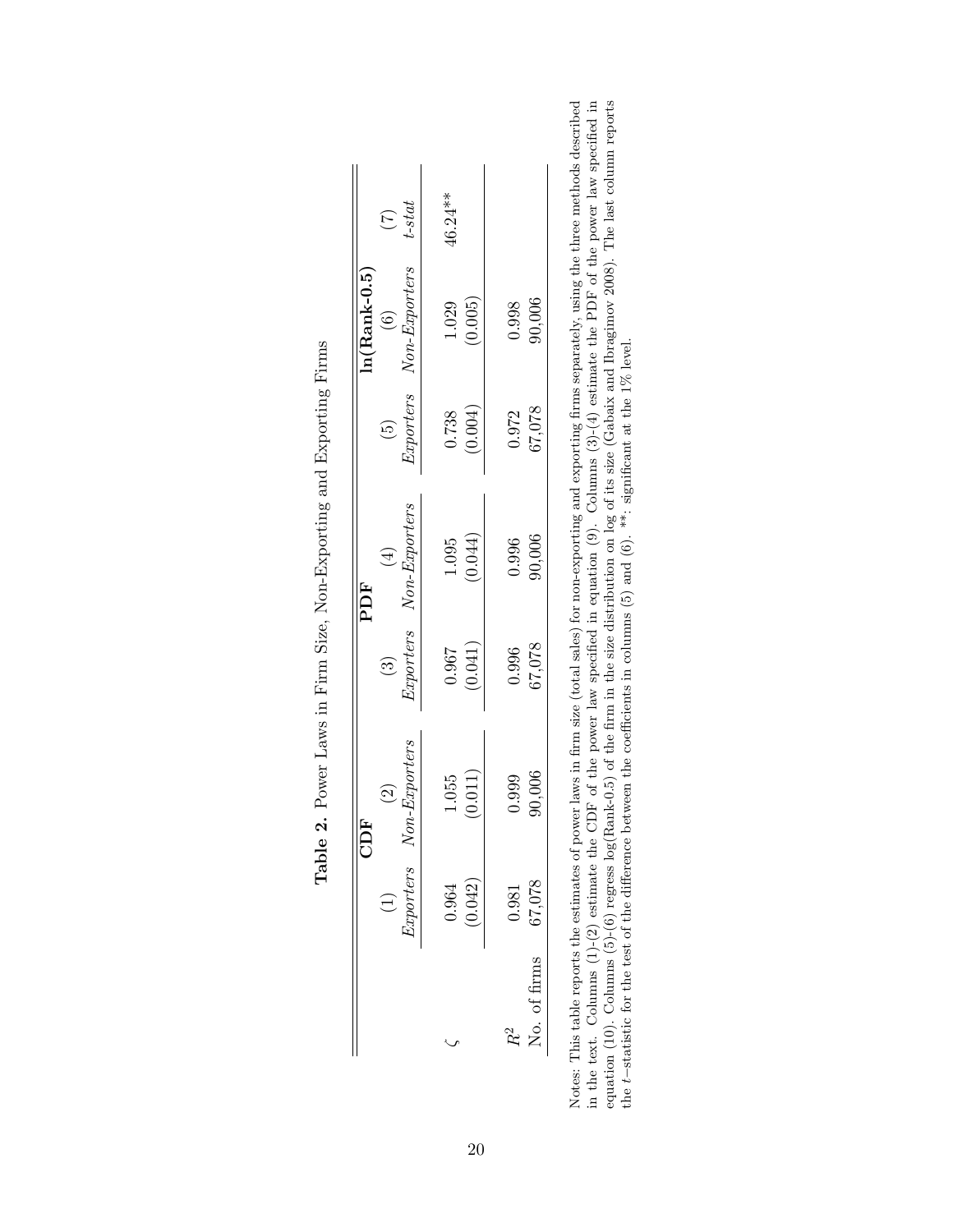| j                                                                                                                                                                                                                                                                                                                       |
|-------------------------------------------------------------------------------------------------------------------------------------------------------------------------------------------------------------------------------------------------------------------------------------------------------------------------|
| )<br>l<br>I<br>l<br>i<br>!<br>ļ                                                                                                                                                                                                                                                                                         |
| i<br>Si<br>j                                                                                                                                                                                                                                                                                                            |
| is a constant of the constant of the constant of the constant of the constant of the constant of the constant of the constant of the constant of the constant of the constant of the constant of the constant of the constant<br>١<br>l<br>)<br>)<br>l<br>֧֖֖֖֖֖֖֧ׅׅ֧֧֚֚֚֚֚֚֚֚֚֚֚֚֚֚֚֚֬֝֬֝֓֓֡֬֓֞֓֡֬֓֓֞֬֓֓֬֓֝֬֓֞֓֬֝֓֬֓֝֬ |
| I<br> <br> <br> <br>i                                                                                                                                                                                                                                                                                                   |
| l<br>i<br>ׇ֚֘<br>J                                                                                                                                                                                                                                                                                                      |
|                                                                                                                                                                                                                                                                                                                         |
| ו<br>נוס<br>ג<br>.<br>.<br>.<br>ì                                                                                                                                                                                                                                                                                       |
| 1、 1、 1、 1、 1、 1、 1、 1、 1<br>I<br>ׅׅׅ֧֦֧֧֦֧֧֦֧֦֧֧֚֚֚֚֚֚֚֚֚֚֚֚֚֚֚֚֚֚֚֚֚֚֬֘֝֡֡֘֓֡֘֝֬֓֡֬֓֝֬֓֓֝֬֝֬֝                                                                                                                                                                                                                         |
| -<br>-<br>-<br>I                                                                                                                                                                                                                                                                                                        |
| ו<br>נ<br>i<br>İ<br>ſ<br>I                                                                                                                                                                                                                                                                                              |
|                                                                                                                                                                                                                                                                                                                         |
| i<br>I<br>I                                                                                                                                                                                                                                                                                                             |

|                                                                                                                                                                                                                          |                 |                                                        | Exporting Firms    |                                                                        |                 | Non-Exporting  |                                                        | Firms                                                                                                               |                |
|--------------------------------------------------------------------------------------------------------------------------------------------------------------------------------------------------------------------------|-----------------|--------------------------------------------------------|--------------------|------------------------------------------------------------------------|-----------------|----------------|--------------------------------------------------------|---------------------------------------------------------------------------------------------------------------------|----------------|
|                                                                                                                                                                                                                          | $\bigoplus$     | $\widehat{\mathfrak{D}}$                               | $\odot$            | $\bigoplus$                                                            | $\widetilde{E}$ | $\circledcirc$ | $\widehat{\Sigma}^2$                                   | $\circledS$                                                                                                         | $\circledcirc$ |
| Sector                                                                                                                                                                                                                   | $\frac{101}{2}$ | Std. Error                                             | $\mathbb{R}^2$     | of firms<br>.<br>S                                                     |                 | Std. Error     |                                                        | No. of firms                                                                                                        | $t - stat$     |
| Agriculture, Forestry, and Fishing                                                                                                                                                                                       |                 | 0.046                                                  | 0.985              | 982                                                                    | 1.418           | 0.037          | 0.997                                                  | 2,967                                                                                                               | $6.98**$       |
| Food Products                                                                                                                                                                                                            | 0.609           | 0.016                                                  | 1.908              |                                                                        | 0.937           | 0.021          | 0.984                                                  | 4,155                                                                                                               | $12.57***$     |
| Apparel and Leather Products                                                                                                                                                                                             | 0.818           | 0.034                                                  | 0.958              | 2,876<br>1,135                                                         | 1.287           | 0.092          | 0.990                                                  | 394                                                                                                                 | $4.79***$      |
| Printing and Publishing                                                                                                                                                                                                  | 0.808           | 0.025                                                  | 0.971              | 2,136<br>605                                                           | 1.127           | 0.035          | <b>166.0</b>                                           |                                                                                                                     | $7.44**$       |
| S<br>Pharmaceuticals, Perfumes, and Beauty Product                                                                                                                                                                       | 0.512           | 0.029                                                  | 0.903              |                                                                        | 0.604           | 0.071          | 0.975<br>0.993                                         | $\begin{array}{c} 2{,}056 \\ 145 \end{array}$                                                                       | 1.19           |
| Furniture, Household Goods                                                                                                                                                                                               | 1.755           | 0.027                                                  | 0.969              | 1,540                                                                  | 1.490           | 0.068          |                                                        | 971                                                                                                                 | $10.08**$      |
| Automotive                                                                                                                                                                                                               | 0.531           | 0.030                                                  | 0.958              | $608\,$                                                                | 0.651           | 0.049          |                                                        | $347 \\ 218$                                                                                                        | $2.07**$       |
| Transport Equipment                                                                                                                                                                                                      | 0.554           | 0.040                                                  | 0.975              | 393                                                                    | 0.877           | 0.084          | $\begin{array}{c} 0.903 \\ 0.991 \\ 0.984 \end{array}$ |                                                                                                                     | $3.48***$      |
| Non-electrical Machinery                                                                                                                                                                                                 | 0.785           | 0.017                                                  | 0.967              | 4,166                                                                  | 1.338           | 0.028          |                                                        |                                                                                                                     | $16.81**$      |
| Electrical Machinery                                                                                                                                                                                                     | 0.710           | 0.027                                                  | 0.979              | 1,394                                                                  | 1.437           | 0.059          | 0.991                                                  | $4,556$<br>$1,179$<br>$2,062$                                                                                       | $11.18**$      |
| Mineral Products                                                                                                                                                                                                         | 0.656           | 0.031                                                  | 0.948              | 919                                                                    | 0.979<br>1.194  | 0.031          | 0.948<br>0.992                                         |                                                                                                                     | $7.49**$       |
| Textiles                                                                                                                                                                                                                 | 0.844           | 0.038                                                  | 0.919              |                                                                        |                 | 0.091          |                                                        | 346                                                                                                                 | $3.56***$      |
| Wood and Paper Products                                                                                                                                                                                                  | 0.765           |                                                        | 0.958              |                                                                        | 1.234           | 0.045          |                                                        |                                                                                                                     | $9.01***$      |
| Chemicals, Plastic, and Rubber                                                                                                                                                                                           | 0.662           | $\begin{array}{c} 0.026 \\ 0.018 \\ 0.017 \end{array}$ | 0.935              | $\begin{array}{c} 1,008 \\ 1,695 \\ 2,613 \\ 4,574 \\ 977 \end{array}$ | 0.888           | 0.039          | $\begin{array}{c} 0.982 \\ 0.976 \\ 0.993 \end{array}$ | $\frac{1,511}{1,046}$                                                                                               | $5.27***$      |
| Metals                                                                                                                                                                                                                   | 0.793           |                                                        | 0.976              |                                                                        | 1.241           | 0.031          |                                                        |                                                                                                                     | $12.79**$      |
| Electrical and Electronic Components                                                                                                                                                                                     | 0.648           | 0.029                                                  | $0.958$<br>$0.955$ |                                                                        | 1.181           | 170.077        | $\begin{array}{c} 0.992 \\ 0.924 \\ 0.967 \end{array}$ | $473\,$                                                                                                             | $6.48**$       |
| Fuels                                                                                                                                                                                                                    | 0.378           | 0.076                                                  |                    | $49\,$                                                                 | 0.470           | 170.077        |                                                        | $\frac{c_1}{c_2}$                                                                                                   | $0.85\,$       |
| Water, Gas, Electricity                                                                                                                                                                                                  | 0.362           | 0.081                                                  | 0.944              | $40$                                                                   | 0.622           | 0.038          |                                                        | 529                                                                                                                 | $2.9**$        |
| Automotive Sales and Repair                                                                                                                                                                                              | 1.737           | $0.016$<br>$0.008$                                     | 176.0              | 4,516                                                                  | 1.029           | 0.012          | 0.981                                                  |                                                                                                                     | $14.84***$     |
| Wholesale Trade, Intermediaries                                                                                                                                                                                          | 0.760           |                                                        | 1.967              | $20,216$<br>$5,339$                                                    |                 | 0.009          | 0.994                                                  | 14,648<br>20,265                                                                                                    | $13.7***$      |
| Transport                                                                                                                                                                                                                | 1.856           | 0.017                                                  | 0.970              |                                                                        | .014            | 0.016          | 0.995                                                  | 8,293                                                                                                               | $6.91**$       |
| Professional Services                                                                                                                                                                                                    | 0.814           | 0.12                                                   | 1.987              | 8,687                                                                  | 155             | 0.12           | 000                                                    | 18,165                                                                                                              | $19.72**$      |
| Research and Development                                                                                                                                                                                                 | 1.751           | 0.072                                                  | 0.983              | 219                                                                    | 1.832           | 0.93           | 1.976                                                  | 159                                                                                                                 | 0.69           |
| Personal and Domestic Services                                                                                                                                                                                           | $\overline{0}$  | 0.116                                                  | 1.967              | 153                                                                    | 1.663           | 0.078          | 0.997                                                  | 898                                                                                                                 | $4.66***$      |
| Education                                                                                                                                                                                                                | 0.989           | 0.091                                                  | .971               | 238                                                                    | .387            | 0.054          | 0.95                                                   | 1,304                                                                                                               | $3.77**$       |
| Notes: This table reports the estimates of power laws in firm size (total sales) for non-exporting and exporting firms separately, for each individual sector,<br>estimated using the log-rank-log-size estimator. The l |                 |                                                        |                    |                                                                        |                 |                |                                                        | last column reports the $t$ -statistic for the test of the difference between the coefficients in columns $(1)$ and |                |
| (5). **: significant at the 1% level; *: significant at the 5% level                                                                                                                                                     |                 |                                                        |                    |                                                                        |                 |                |                                                        |                                                                                                                     |                |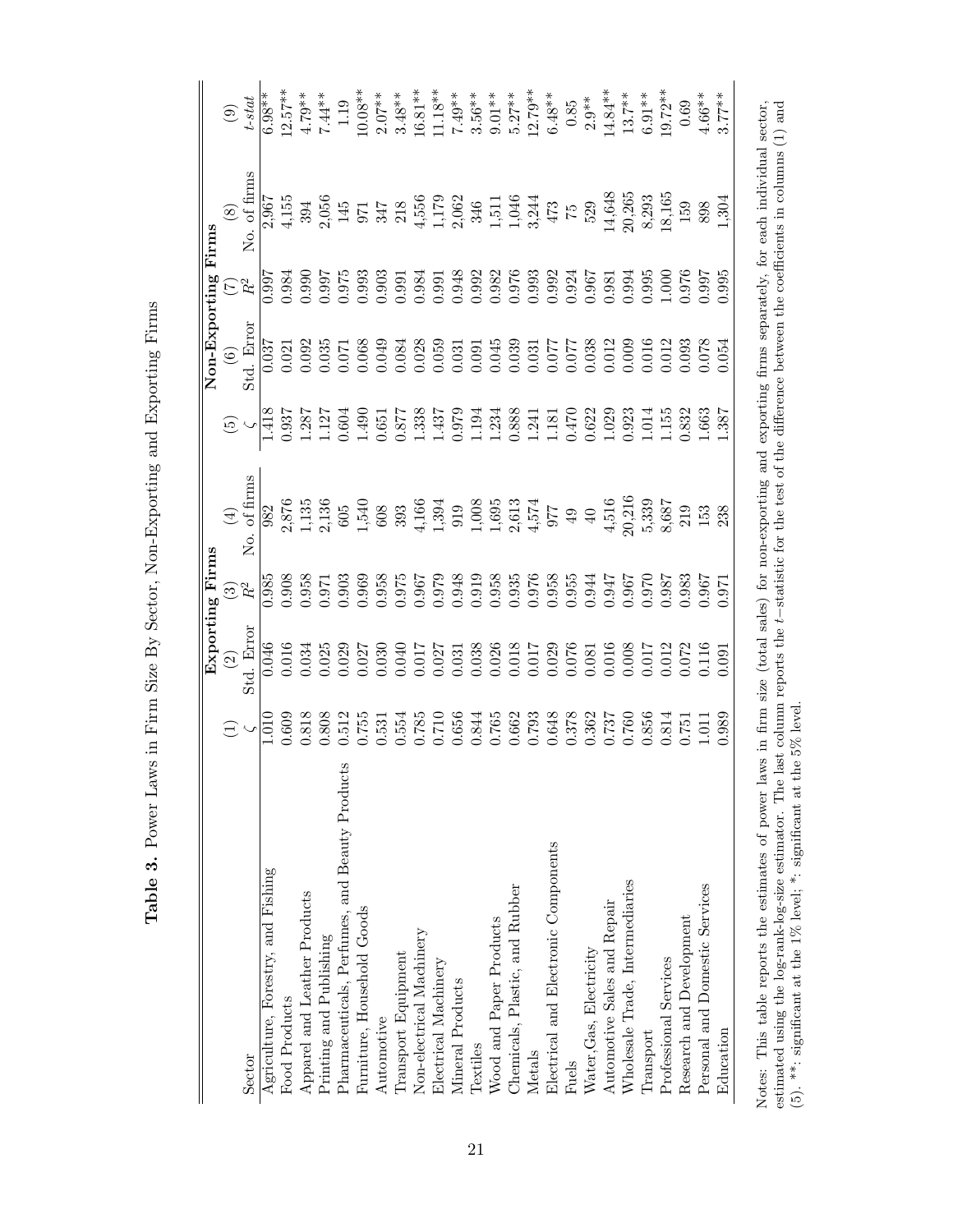|              | (1)     | (2)     | (3)            |
|--------------|---------|---------|----------------|
|              | CDF     | PDF     | $ln(Rank-0.5)$ |
|              | 1.048   | 1.055   | 0.869          |
|              | (0.030) | (0.027) | (0.003)        |
| $R^2$        | 0.992   | 0.998   | 0.992          |
| No. of firms | 157,084 | 157,084 | 157,084        |

Table 4. Power Law in Firm Size, All Firms, Domestic Sales Only

Notes: This table reports the estimates of power laws in firm size (domestic sales), using the three methods described in the text. Column (1) estimates the CDF of the power law specified in equation (9). Column (2) estimates the PDF of the power law specified in equation (10). Column 3 regresses log(Rank-0.5) of the firm in the size distribution on log of its size (Gabaix and Ibragimov 2008).



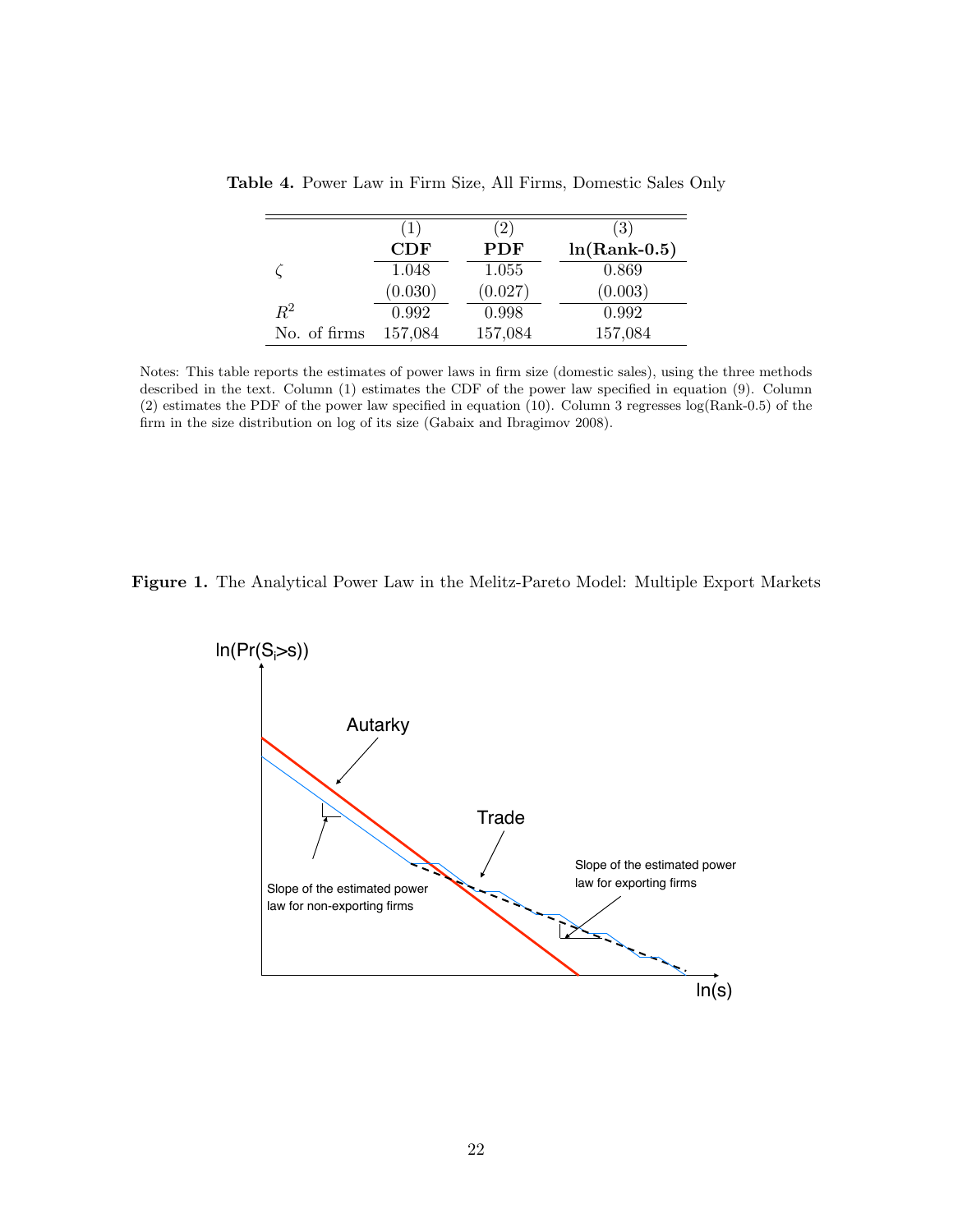



Figure 3. The Analytical Power Law in the Melitz-Pareto Model: Stochastic Export Entry Costs

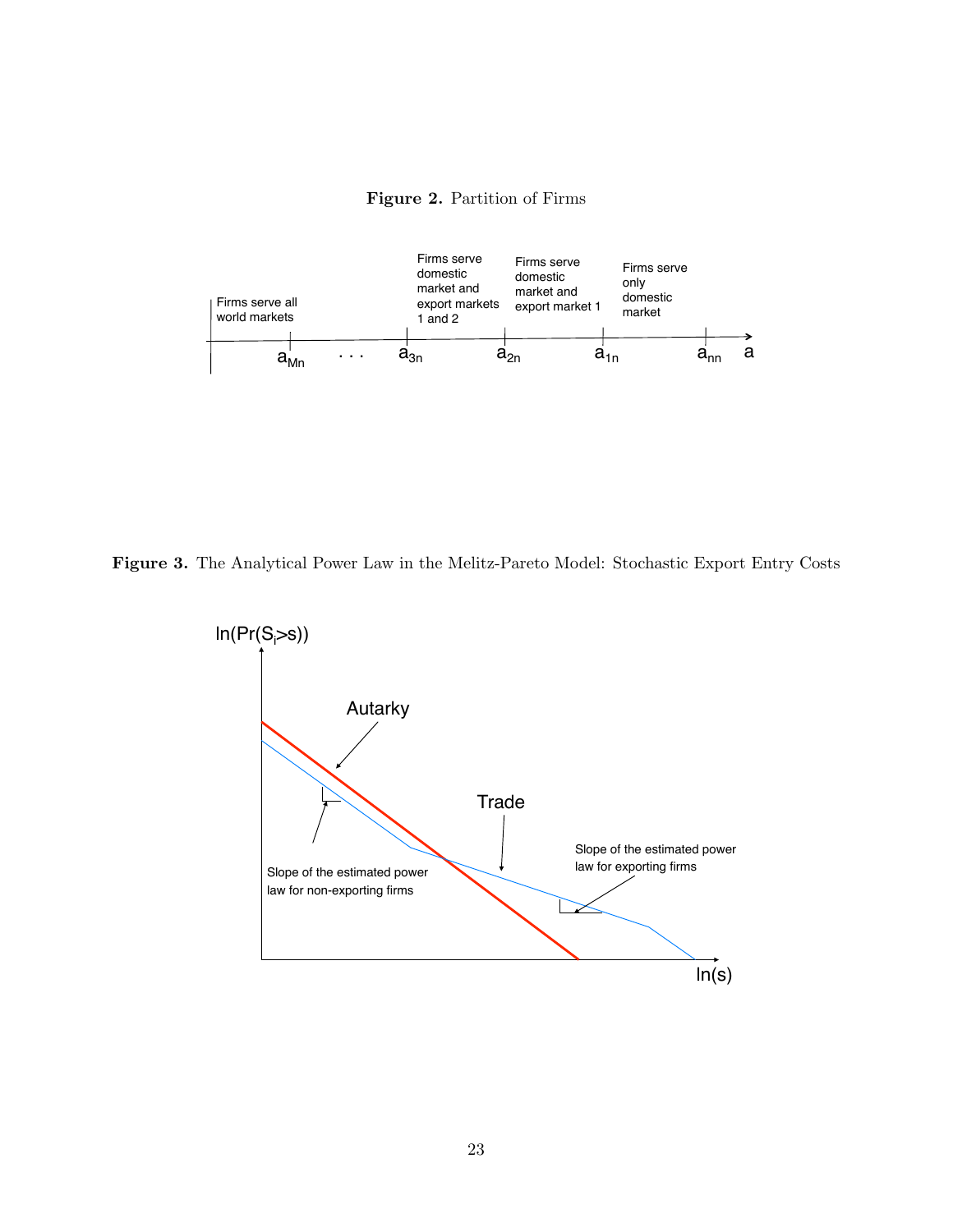

Figure 4. Power Laws in the Distribution of Firm Size, All Firms

Notes: This figure reports the estimated power laws in firm size based on total sales and all firms. The power laws are estimated with two different methods, the cdf (panel a) and the pdf (panel b).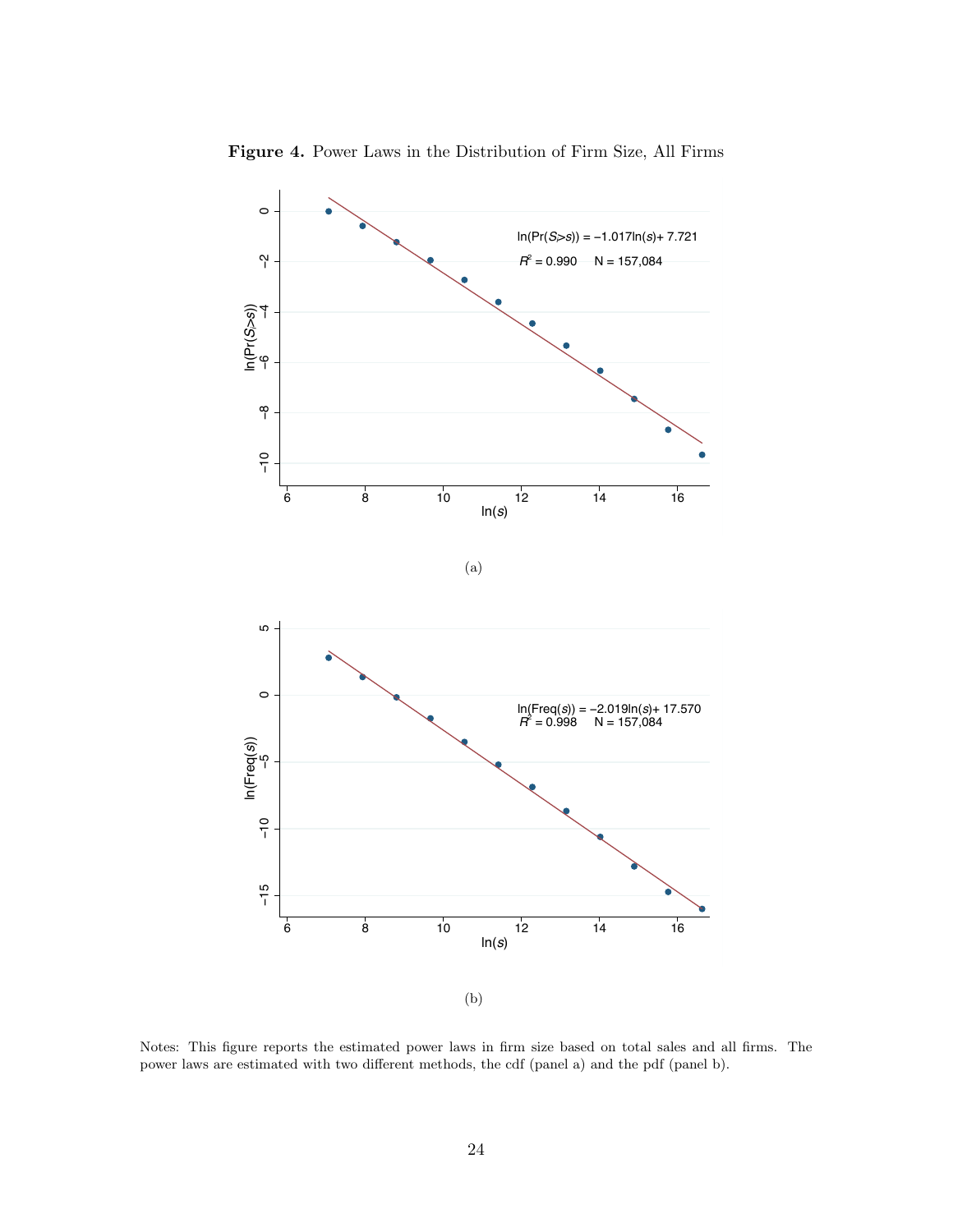

Figure 5. Power Laws in the Distribution of Firm Size, Exporting and Non-Exporting Firms

(b)

Notes: This figure reports the estimated power laws in firm size for exporting and non-exporting firms separately. The power laws are estimated with two different methods, the CDF (panel a) and the pdf (panel b).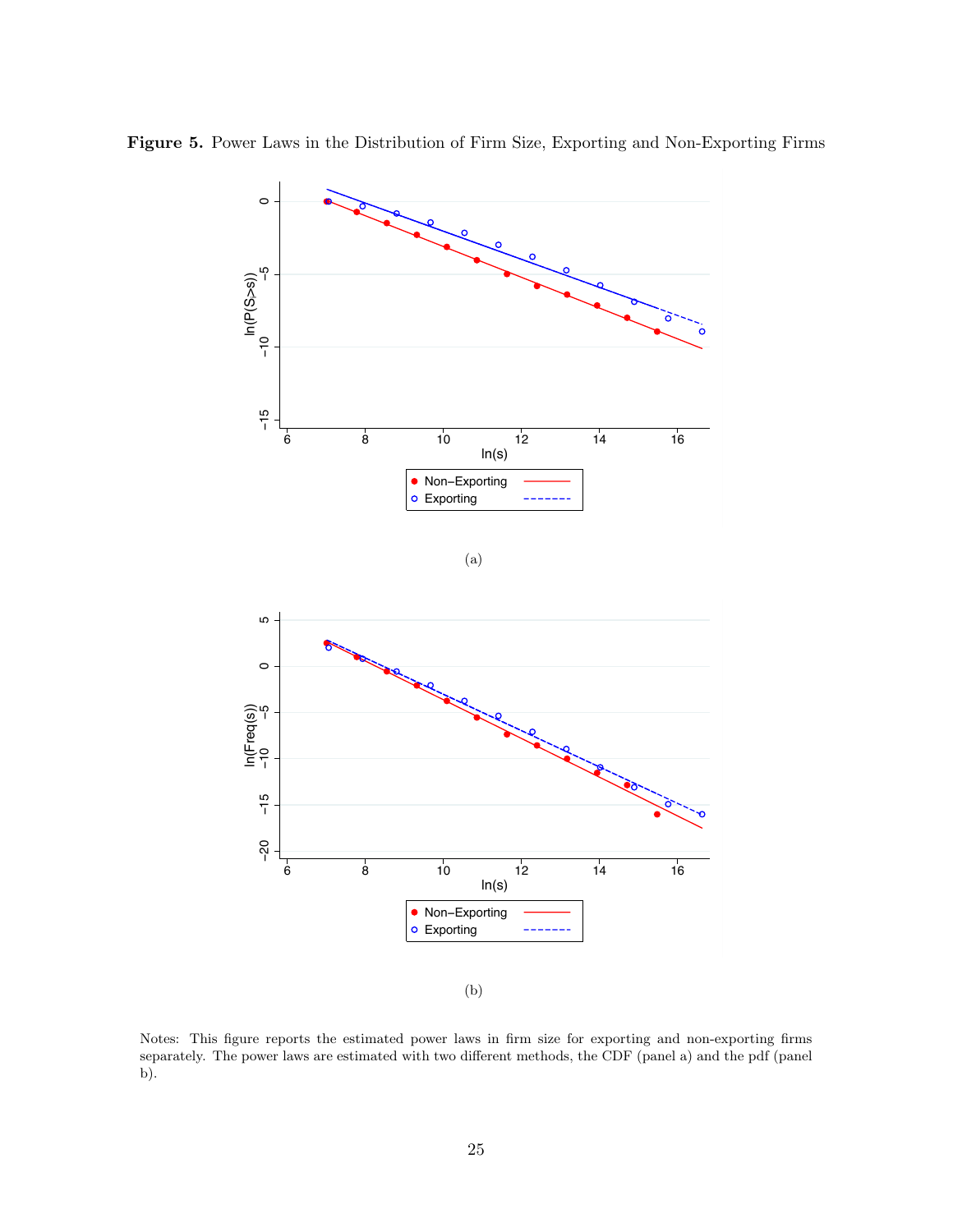

Figure 6. Power Law Coefficient for Exporting Firms

Notes: The top panel of this Figure depicts the power law coefficient estimated on exporting firms on the vertical axis, plotted against the minimum sales cutoff on the horizontal axis. The dashed horizontal line in the top panel is the power law coefficient for domestic firms. The bottom panel depicts the concomitant evolution in the  $R^2$ 's of the estimates.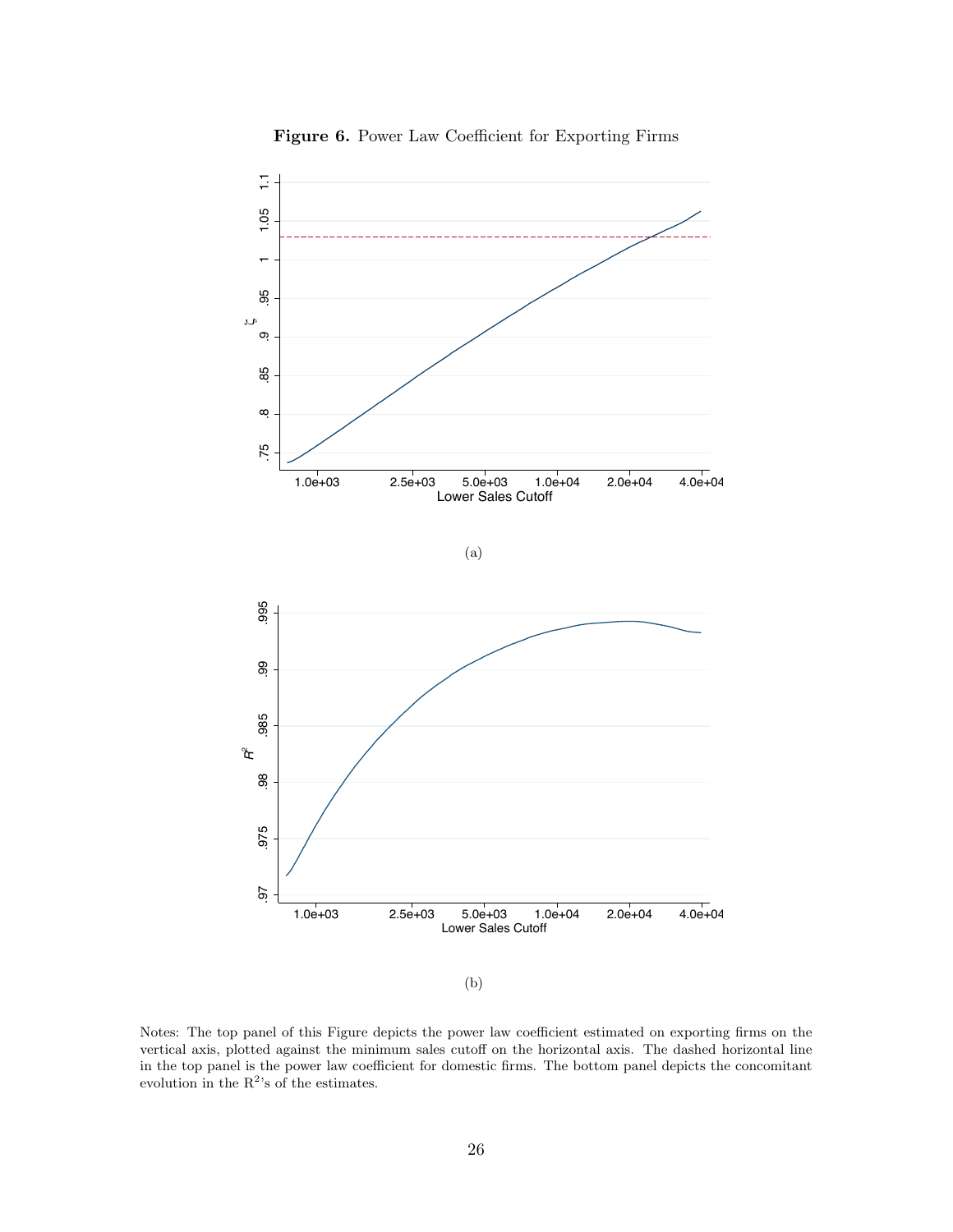

Figure 7. Deviations in Power Law Estimates and Openness at Sector Level

(b)

Notes: The Figure plots the differences between the power law coefficients at sector level against trade openness. In both panels, sector-level exports relative to total sales are on the horizontal axis. In the top panel, on the vertical axis is the percentage difference between the power law exponent estimated on domestic sales only and the power law exponent estimated on total sales:  $\frac{\zeta_{dom} - \zeta_{total}}{\zeta_{dom}}$ . In the bottom panel, on the vertical axis is the percentage difference between the power law exponent estimated on sales of non-exporting firms only and the power law exponent estimated on total sales of all firms:  $\frac{\zeta_{nonex}-\zeta_{total}}{\zeta_{nonex}}$ . The non-tradeable sectors are denoted by hollow dots, and the tradeable sectors by solid dots. The straight line is the OLS fit through the data.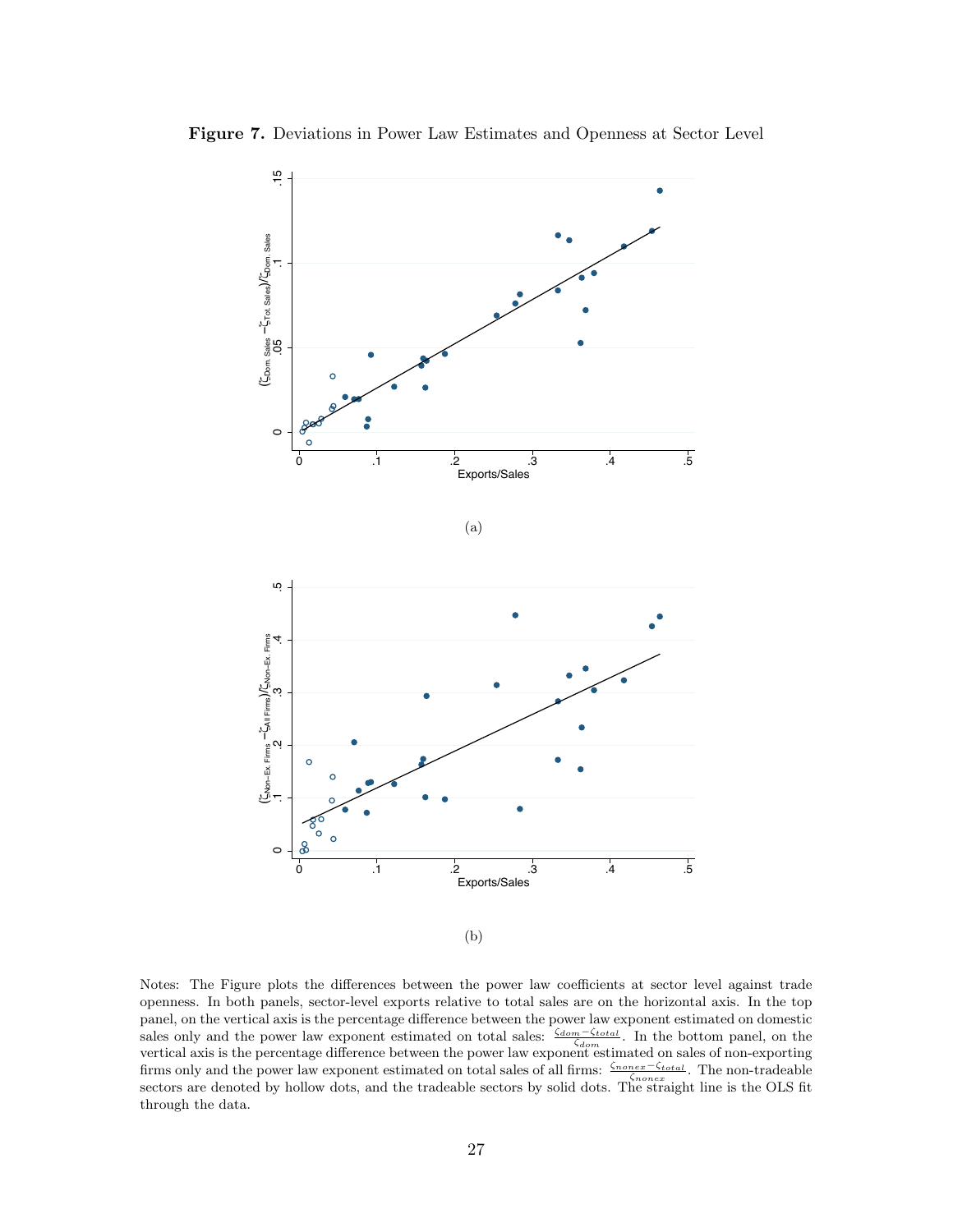|              | (1)          | (2)    | (3)                        | (4) | (5)          |
|--------------|--------------|--------|----------------------------|-----|--------------|
|              |              |        | All Firms                  |     |              |
|              | No. of firms | Mean   | St. Dev.                   | Min | Max          |
|              |              |        |                            |     |              |
| Total Sales  | 157,084      | 14,024 | 254,450                    | 751 | $6.16E + 07$ |
| Export Sales | 157,084      | 2,894  | 89,232                     | 0   | $1.95E + 07$ |
|              |              |        |                            |     |              |
|              |              |        | <b>Non-Exporting Firms</b> |     |              |
|              | No. of firms | Mean   | St. Dev.                   | Min | Max          |
|              |              |        |                            |     |              |
| Total Sales  | 90,006       | 6,434  | 86,009                     | 751 | $1.67E + 07$ |
|              |              |        |                            |     |              |
|              |              |        | <b>Exporting Firms</b>     |     |              |
|              | No. of firms | Mean   | St. Dev.                   | Min | Max          |
|              |              |        |                            |     |              |
| Total Sales  | 67,078       | 24,208 | 376,185                    | 752 | $6.16E + 07$ |
| Export Sales | 67,078       | 6,777  | 136,456                    | 1   | $1.95E + 07$ |

|  | Table A1. Summary Statistics |  |
|--|------------------------------|--|

Notes: This table presents the summary statistics for the variables used in the estimation. Sales figures are in thousands of Euros.